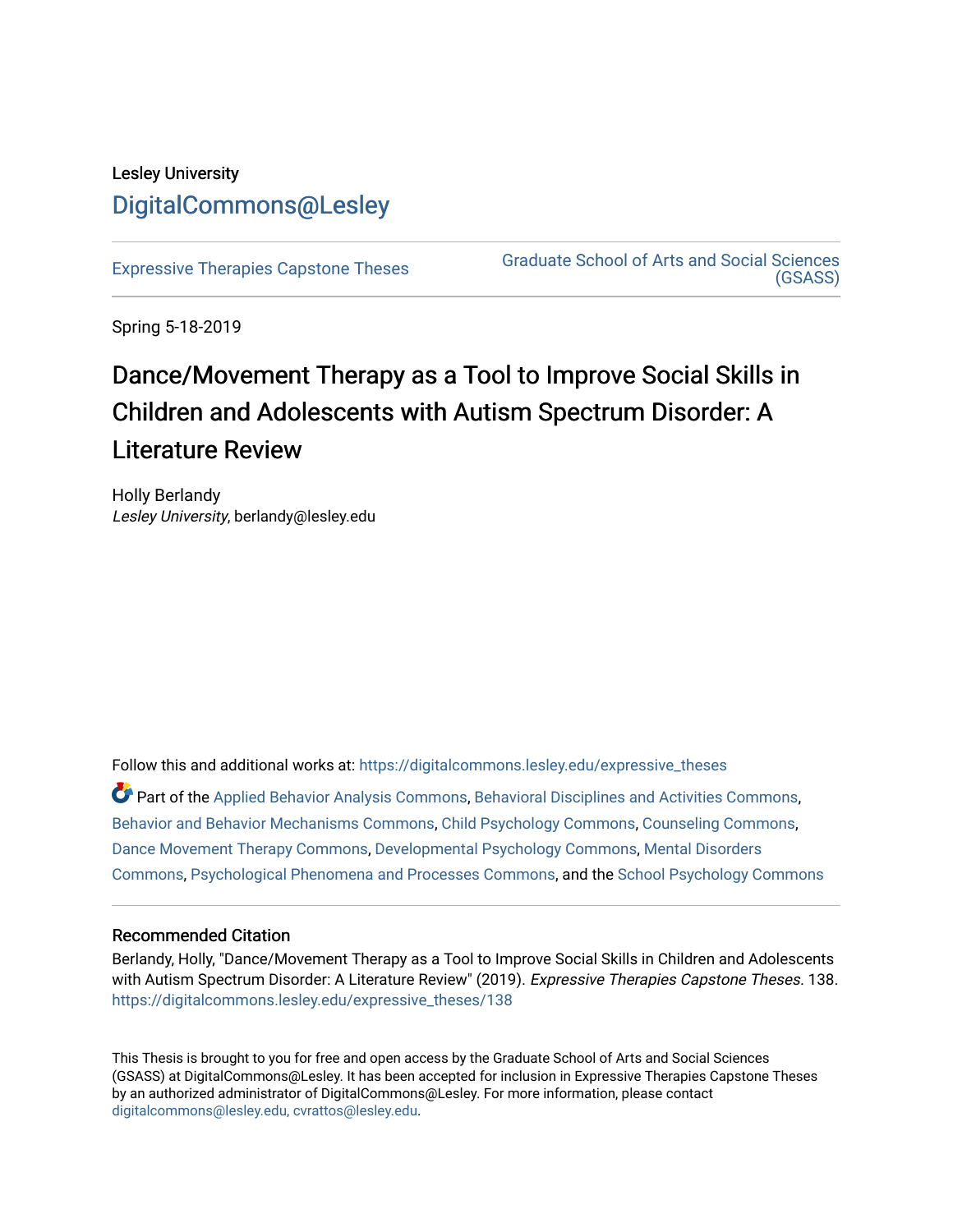Dance/Movement Therapy as a Tool to Improve Social Skills in Children and Adolescents with

Autism Spectrum Disorder: A Literature Review

Capstone Thesis

Lesley University

April 15th, 2019

Holly Berlandy

Dance Movement Therapy

Kelvin Ramirez, PhD, ATR-BC, LCAT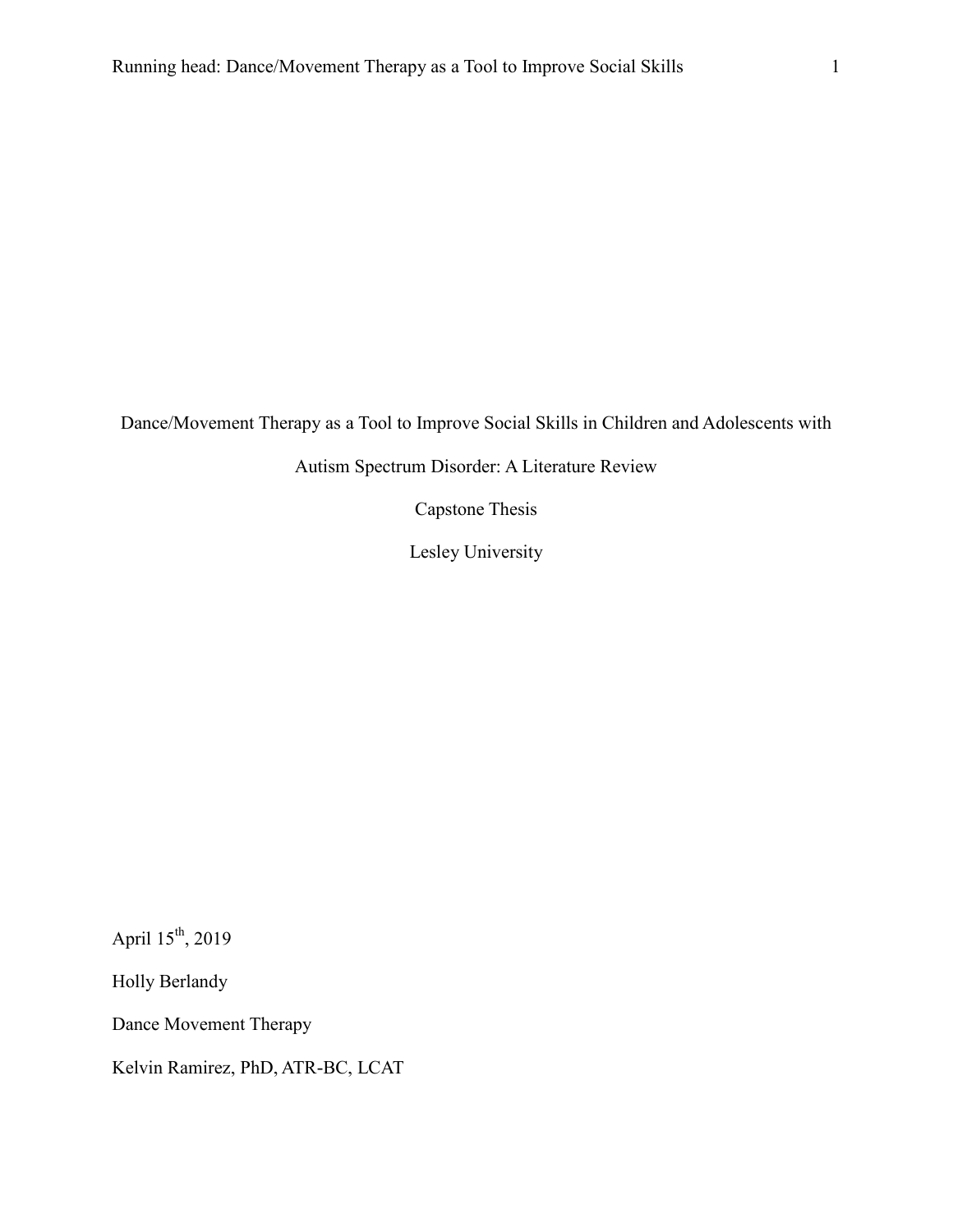Autism spectrum disorder is a neurodevelopmental disorder diagnosed by the presence of social communication and interaction deficits present in their day to day. The deficits present in this disorder appear within the first three years of life and lead to problems with connecting and interacting with other individuals including their own family members. As a result, children and adolescents with Autism spectrum disorder often experience negative self-image and lack the proper skills to interact with others. Autism spectrum disorder is becoming more commonly diagnosed and yet there remains a gap in interventions and treatment due to the individualized appearance of this disorder. Applied behavioral analysis is a very popular-evidence based intervention commonly used with this population because of its repetitive and targeted interventions. Dance/movement therapy is another intervention that has shown to be effective with this population because of its body centered approach. The implementation of mirroring, Kestenberg movement profile, and play are common tools used in dance/movement therapy that aid in the improvement of social skills. The goal of this literature review is to review the existing literature surrounding the use of dance/movement therapy as a tool to improve social skills in children and adolescents with Autism spectrum disorder and identify where further research should focus.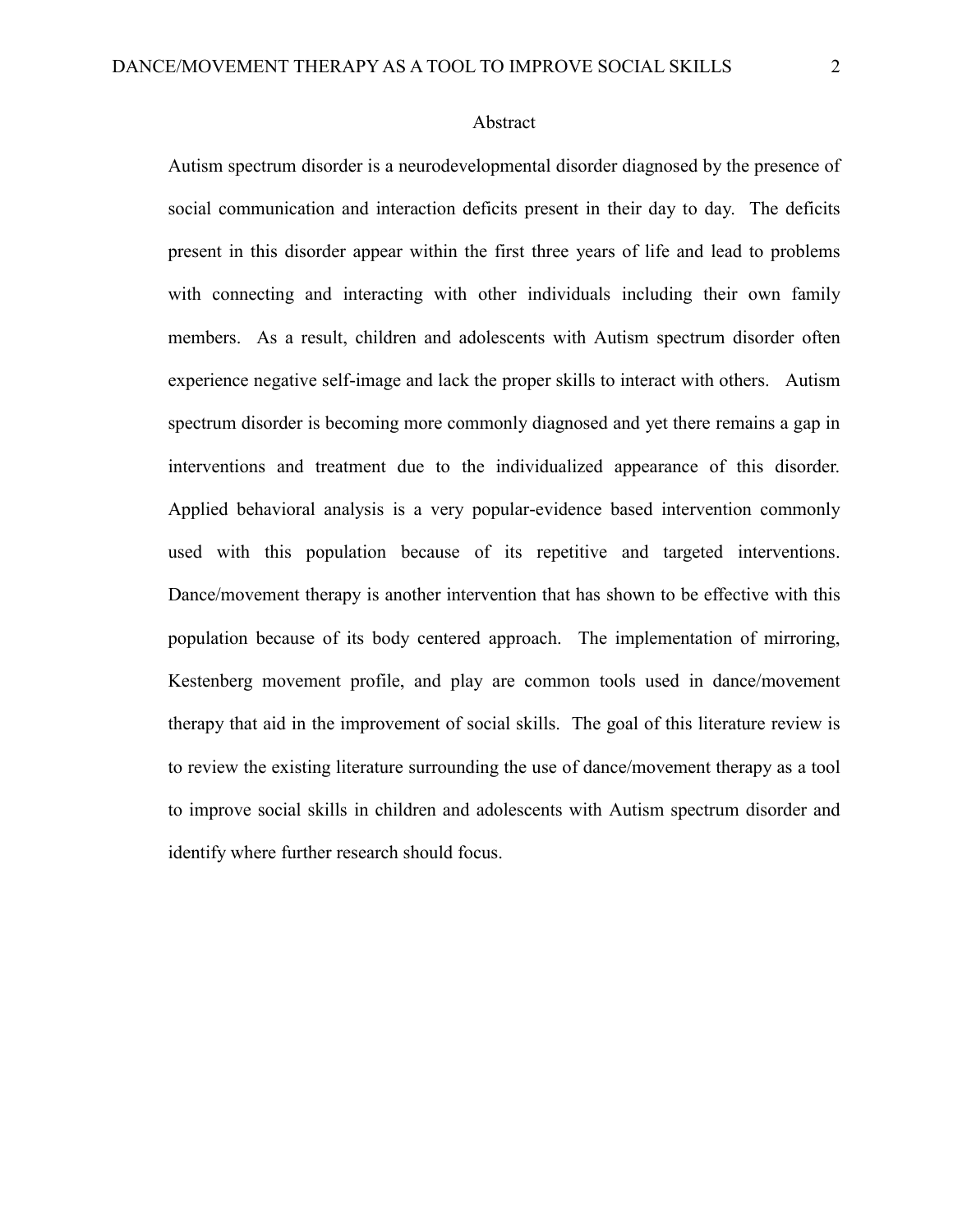Dance/Movement Therapy as a Tool to Improve Social Skills in Children and Adolescents with Autism Spectrum Disorder: A Literature Review.

#### **Introduction**

The purpose of this research is to develop a greater understanding of current interventions used to develop social skills and where gaps existed. According to the Centers for Disease Control and Prevention (CDC) 1 in 59 children has been identified with ASD (CDC, 2014). As a result, interventions focused on improving social skills remain valuable to early intervention and treatment.

Dance/movement therapy is "the psychotherapeutic use of movement to promote emotional, social, cognitive and physical integration of the individual for the purpose of improving health and well-being" (Welling, 2014). Dance/movement therapy allows for the clinician to move with the client and develop an understanding of the client's needs. A common DMT intervention is mirroring, where the dance/movement therapist mirrors the movement of their client back to them allowing for attunement to occur between client and therapist. Kestenberg movement profile (KMP)

"is often used in children from the autism spectrum to (a) assess their stage of development, (b) to know the next steps on all dimensions of movement, and on this basis (c) appropriate movement and socioeconomic responses to plan interventions" (Koch, 2017, p 372).

Developing a common rhythm with this population allows for the movement language to develop; therefore, improving the mirroring responses within this population.

Autism spectrum disorder (ASD) is a neurodevelopmental disorder diagnosed by the presence of social communication and interaction deficits present in their day to day functioning.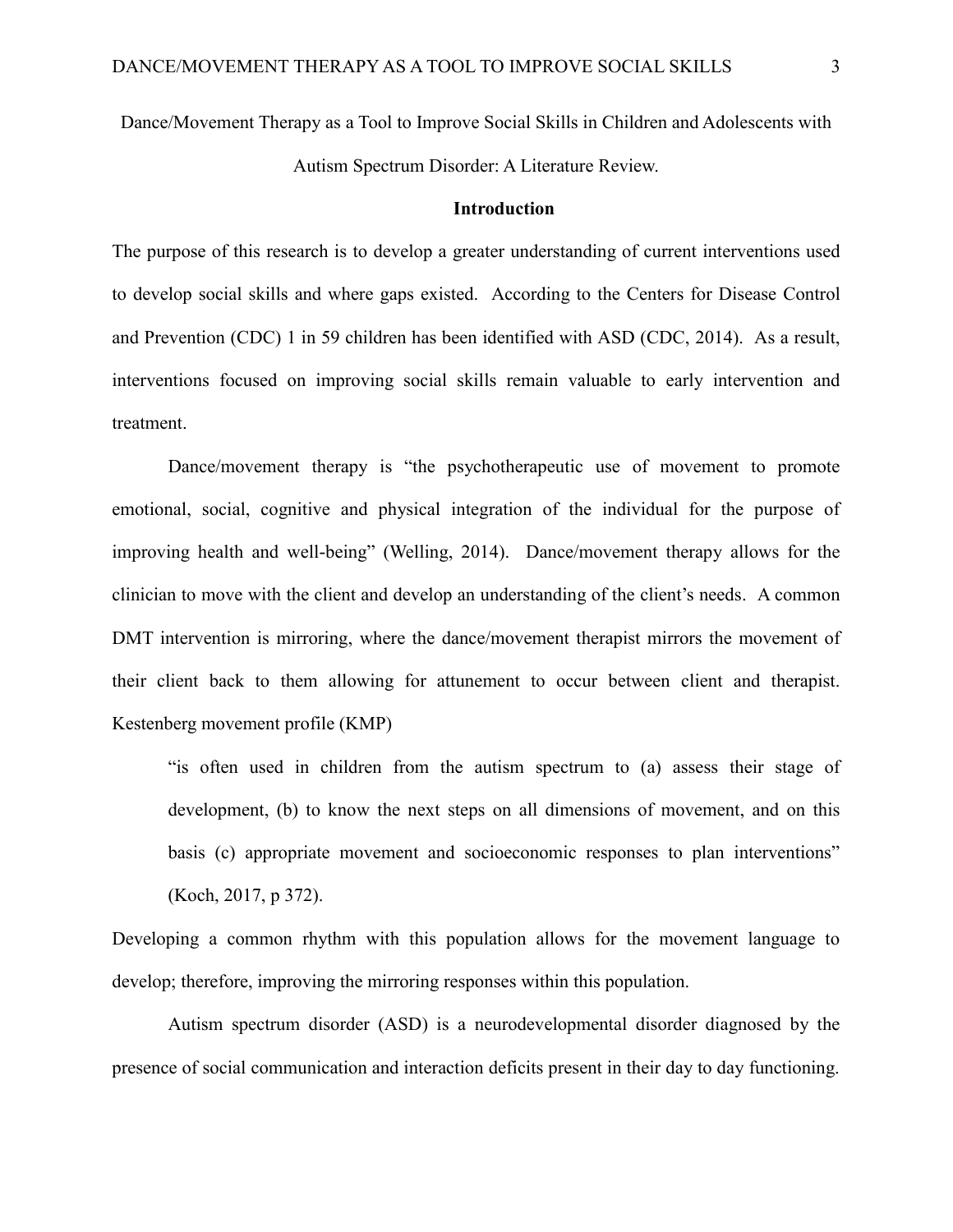The diagnosis can range from mild to severe manifesting in various aspects of their daily interactions. The symptoms included deficits in social communication, repetitive or restrictive movements that must occur in early development and significantly affect their social, occupational and other areas of function (American Psychiatric Association, 2013). Although the symptoms present early on, individuals can go undiagnosed for many years due to the variety of presentations and cultural backgrounds. Autism spectrum disorder manifests differently in each individual calling for a more individualized treatment approach.

Early intervention in children with ASD can be vital to improving their ability to communicate and function later in life. Although there are other interventions dance/movement therapy allows for non-verbal communication to develop based on the child's individual needs.

"Because DMT provides a holistic approach that integrates the body and mind, and because it can thrive in a non-verbal realm of communication this type of therapy is extremely appropriate for the early intervention of children on the autism spectrum" (Martin, 2014, p 548).

By gaining an understanding of the effectiveness of interventions dance/movement therapists can begin to form a treatment outline to aid in the development of socials skills in children and adolescents with ASD.

#### **Literature Review**

The purpose of this literature review is to provide the readers with a clear understanding of Autism spectrum disorder (ASD), dance/movement therapy (DMT), and development of social skills utilizing movement as an intervention tool. Since Autism spectrum disorder symptoms manifest in many ways children are often not diagnosed early on, which can result in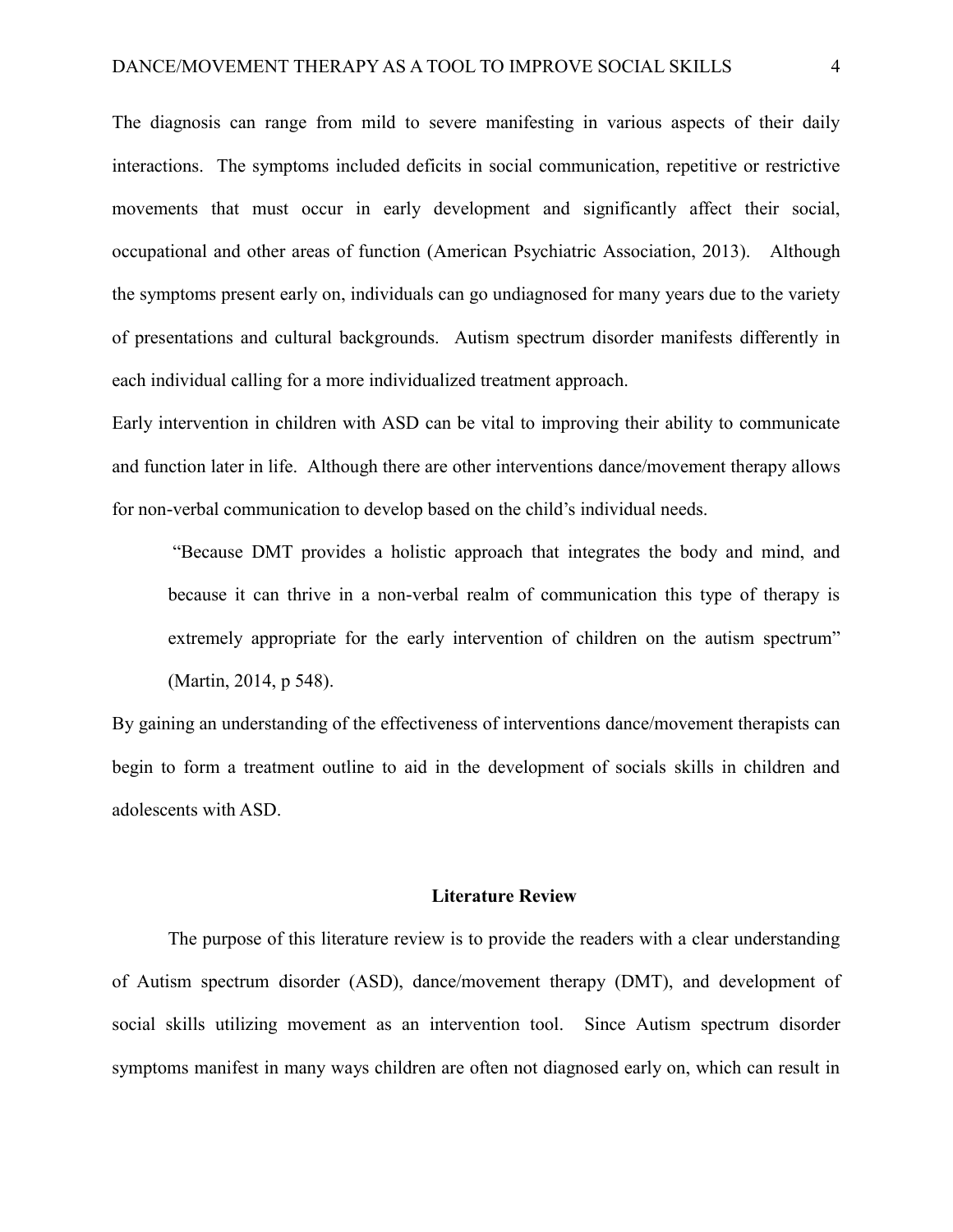more significant social deficits throughout development. The literature provided below reviewed how cultural background and acculturation can affect a parent's ability to receive treatment and assessment. It examined the use of evidence-based interventions with children diagnosed with ASD as well as the use of expressive inventions such as music or yoga to increase social skills. Finally, it reviewed the current literature and research provided regarding the use of dance/movement therapy to increase social skills in children diagnosed with ASD.

La Roche (2018) reviewed the current literature regarding cultural sensitivity in diagnosing and treatment of individuals with ASD and provided steps to better clinicians' awareness when working with cultural minorities. The author used the *Diagnostic and Statistical Manual of Mental Disorders* (5th ed.; DSM–5; American Psychiatric Association, 2013) definition of Autism spectrum disorder and defined culture as "a set of distinctive patterns of behaviors that shared by a group of people that serve to regulate their daily living" (La Roche, 2018, p 108). The author stated that many individuals from cultural minorities received a diagnosis much later than many Caucasian Americans, often because of the presence of disruptive behaviors in the individual. La Roche (2018) developed an understanding of cultural variables that could be used to refine the assessment and treatment of ASD through the review of current literature.

The Cultural Formulation Interview (CFI) was introduced for providers to use to develop a greater understanding of cultural variables that were present. They identified the importance of using an interpreter when working with a family who does not speak English as their first language. Acculturation of the cultural minority may also affect their ability to seek out treatment because the lower the level of acculturation, the less likely the individual is to be aware of ASD and their ability to receive services. This article also presented the need to raise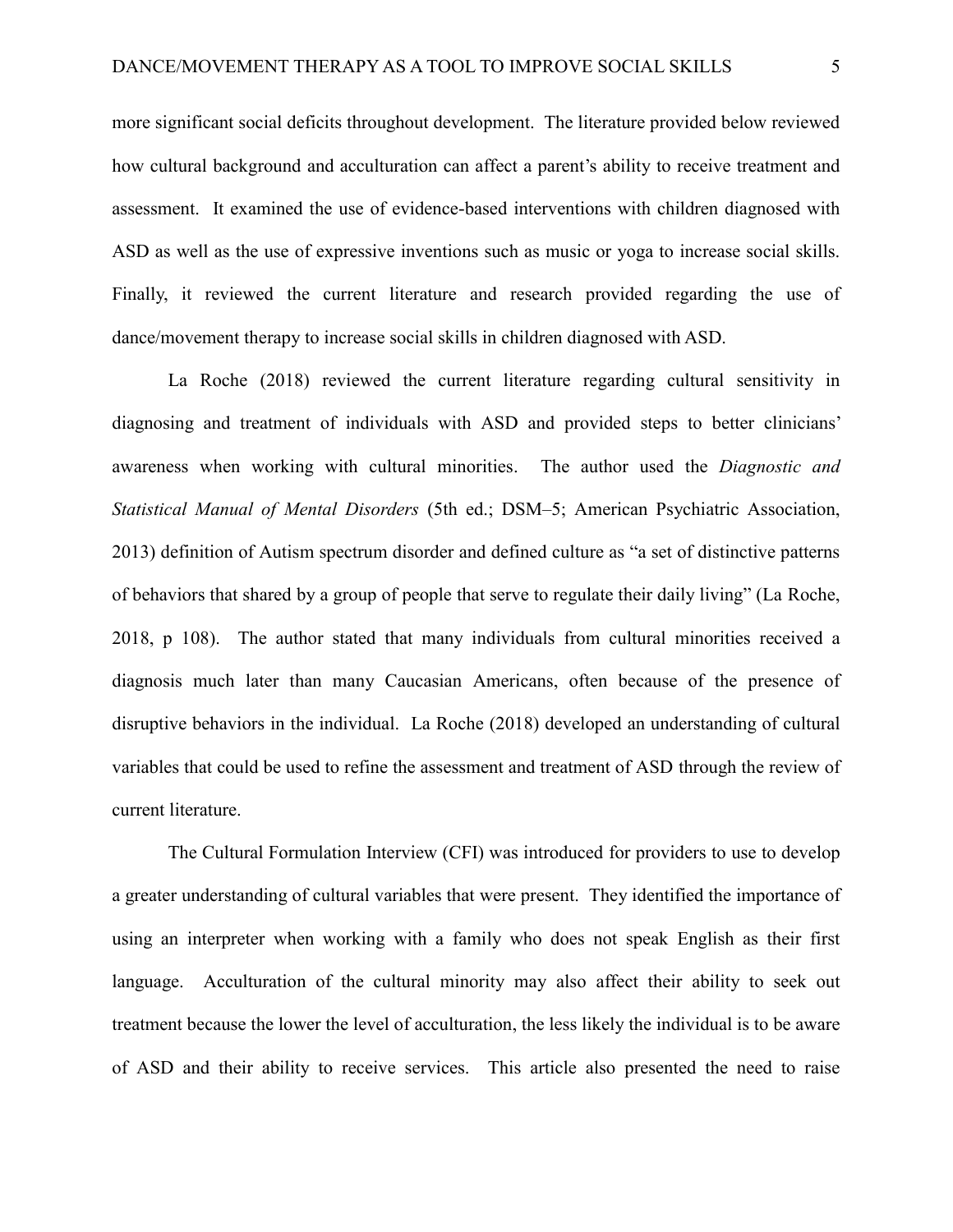awareness regarding ASD and variables related to culture in general practitioners to avoid unnecessary referrals to autism treatment centers.

La Roche (2018) discussed the current instruments used for diagnosing ASD "were developed and standardized [using] predominantly White American samples and were not designed to consider cultural influences" (La Roche, 2018, p 111) making them less valid when working with cultural minorities. The common evidence-based treatment interventions, such as ABA, also faced limitations when working with cultural minorities due to their limited population samples in validation research, which may decrease their effectiveness. They also stressed the importance of being aware of whether the client's culture is individualistic, focused on self, or collectivistic, focused on the family, and how that may affect treatment goals. When working with cultural minorities it is important to consider their cultural views and how they may affect treatment. La Roche (2018) reminded clinicians to continue to explore their own privileges, power and biases they held and continue to work on them. Throughout the articles reviewed it became very apparent that La Roche's (2018) recommendations should be followed.

Barnett (2018) examined the use of scripts, video modeling and embedding choice as part of classroom activities to help develop play skills and improve interactions with peers. Barnett (2018) discussed that children diagnosed with ASD were often taught in a segregated setting separating them from their typically developing peers. However, social communication was an important instructional target for children with ASD to work on from an early age.

The first evidence-based strategy was the use of scripts when teaching a child with ASD to interact with peers. "Scripts are explicit written scenarios, skits, or examples and/or visual prompts used to facilitate participation (i.e., starting and continuing) an interaction or conversation and are implemented in classroom activities wherein children with ASD would be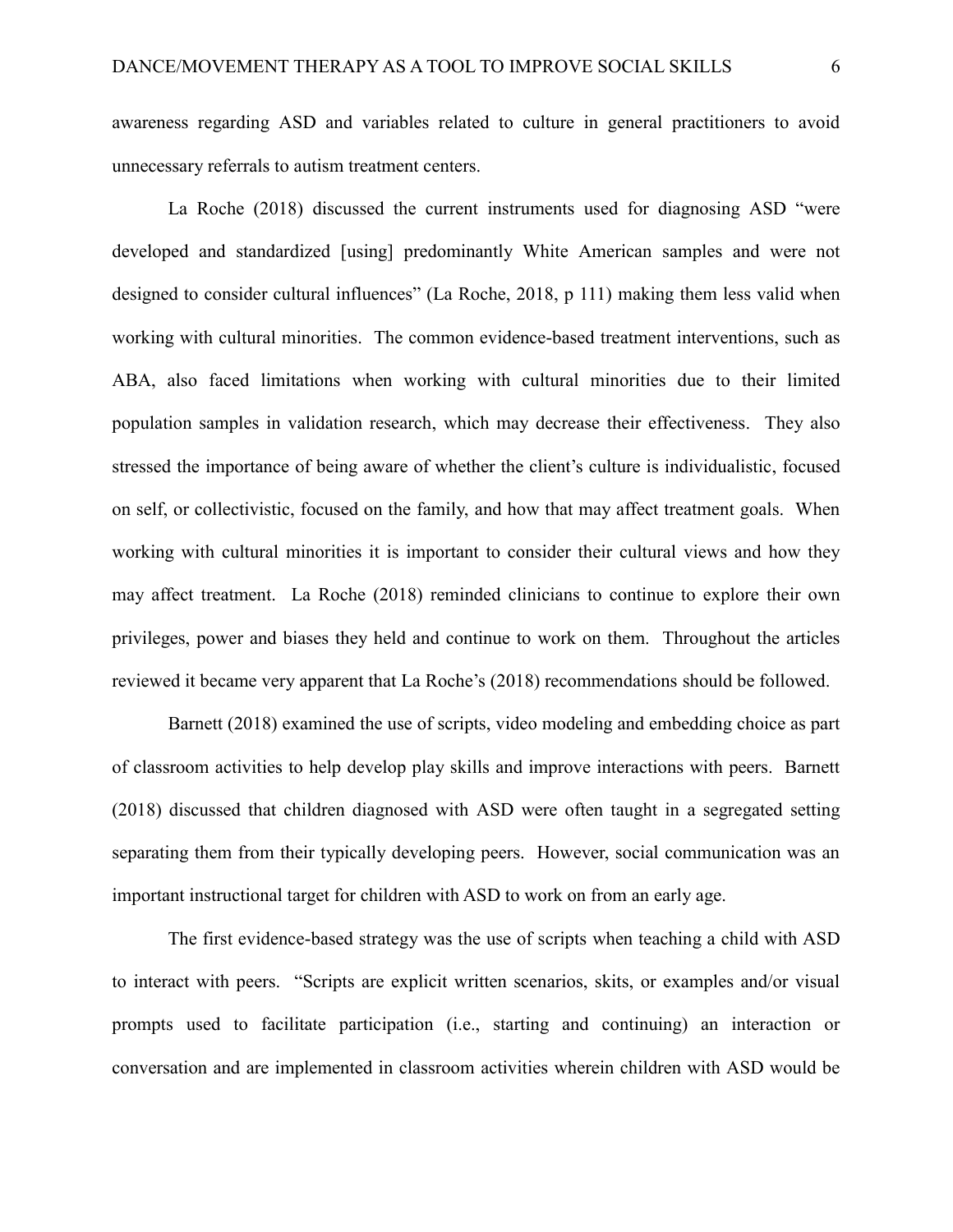expected to display language" (Barnett, 2018, p 666). The scripts were built to align with the child's interests and verbal skill level and are most effective when implemented before the social interaction or play opportunity. Teachers should keep in mind phasing out the use of scripts to allow the child to engage with the natural stimulus and provide longer segments of natural language. The author stated that the use of scripts had been shown to help children with ASD "increase the duration of time spent playing appropriately in preferred and non-preferred play situations" (Barnett, 2018, p 667).

The second evidence-based strategy discussed was video modeling which helped children with ASD accrue new social and interpersonal skills. Video modeling involved the child with ASD repeatedly watching a video of a peer or self-model correctly performing a target skill. The videos were short in length usually ranging from 30 seconds to 4 minutes and can show the expected language in certain social situations such as taking turns during play. "Video modeling increases spontaneous requests (Were and Neisworth 2003), social initiations (Buggey 2005; Nikopoulos and Keenan 2007), social interactions (Sansosti and Powell-Smith 2008) and play (D'Ateno et al. 2003; Nikopoulos and Keenan 2007)" (Barnett, 2018, p 667). The use of video modeling exampled the expected social behavior for the child with ASD. This prepared the child for social interactions later on.

The third evidence-based strategy discussed was embedding choices, which allowed children to take some control in the classroom and was a good strategy to use with children who exhibited problem behaviors around interacting with others. The use of visuals was often paired with this method to help the child understand the choice they made. The visuals usually represented the activities the child could choose from. An important piece of embedding choice was to provide the child with their selection in a "timely manner to reinforce choice-making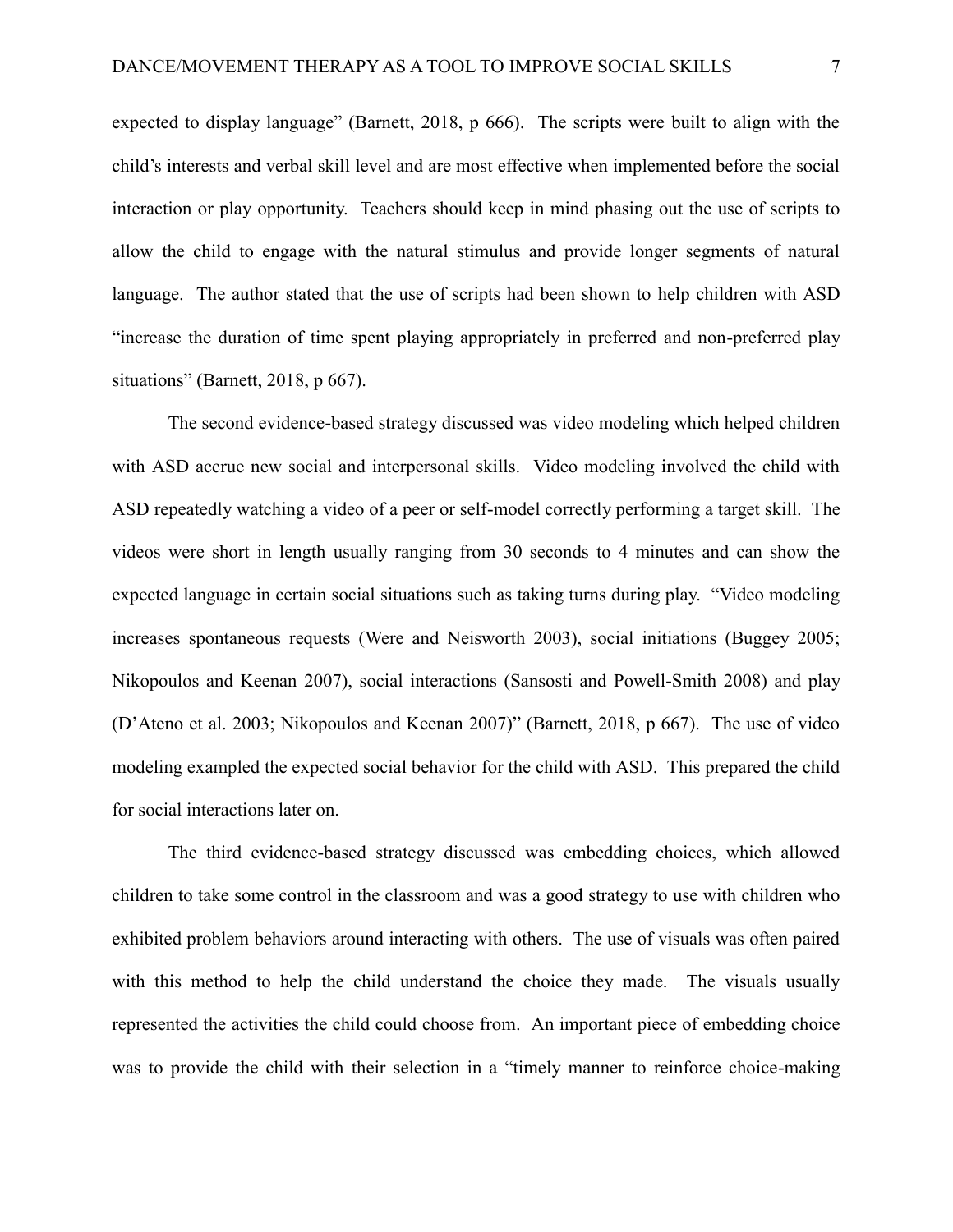behavior and allow the child to experience the outcome of the choice" (Hart, 2012, p 26). The purpose of this intervention was to positively reinforce the choice making behavior.

Barnett (2018) emphasized the importance of including typically developing peers to aid in the development and use of the social skills. The author provided good insight into evidenced based strategies that allowed for the development of communication for children diagnosed with ASD; however, it did not expand on the research behind these strategies.

Following the same path as Barnett (2018), Makrygianni (2018) examined 29 research studies to determine if applied behavior analytic (ABA) interventions were effective in improving IQ scores, receptive and expressive language, and adaptive behavior for children diagnosed with ASD. The meta-analytic research format allowed the authors to transform the results from various studies into a common measurement and determine the statistical relationships between the characteristics and the findings of the studies (Makrygianni, 2018). This allowed Makrygianni (2018) to develop a baseline measurement of the effectiveness of ABA interventions on children with ASD. Overall, a total of 29 studies met the inclusion criterion and were used in this meta-analysis.

Since Makrygianni (2018) used a meta-analysis of existing research the limitation of the sample sizes and biases provided from those articles affected this study. As mentioned by La Roche (2018), the demographics included in the research of ASD thus far had been extremely skewed and not representative of the true ASD population. The results of the study implied that ABA interventions varied between domains. Analysis of the sample studies showed that ABA was

"very effective in improving the intellectual abilities; moderately to very effective in improving communication skills and expressive and receptive language skills;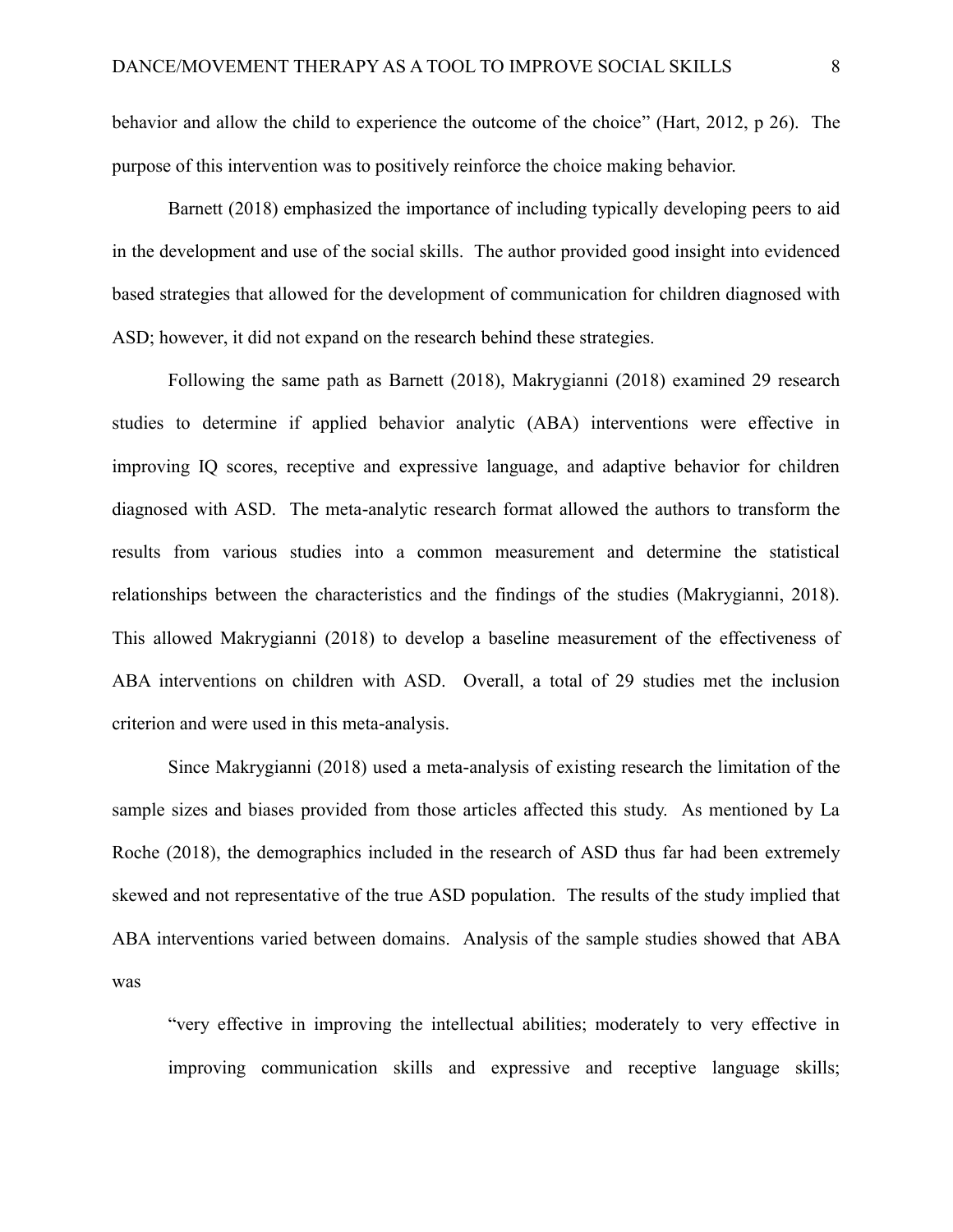28).

These findings furthered the support of ABA methodologies as an effective treatment for children diagnosed with ASD.

Conversely, Qi (2012) examined the effectiveness of video modeling (VM) to improve social and communication skills. Key terms used by Qi (2012) were video modeling (VM), effect size (ES), and improvement rate difference (IRD) that was determined by the improvement rate – the improvement baseline. The author reviewed multiple peer reviewed journals between 1985 and September 2011, which contained at least one autistic participant aged 2 to 8 that utilized a single-case design including a graphic display of outcomes with readable X & Y axes. The journals also had to have "investigated the VM-only or VM with additional components (e.g., self-management or reinforcement) as an independent variable, and utilized outcome measures that target[ed] social and communication skills as the primary dependent variables" (Qi, 2012, p. 4519). The inclusion of these allowed Qi (2012) to understand how video modeling changed the social and communication skills for children diagnosed with ASD.

Twenty-six single case design studies containing 59 participants were included in this study. Qi found that from baseline to intervention the mean IRD for the ES was 0.53 suggesting that VM had a 53% improvement from baseline to intervention phrases (2012). This means that of the 26 studies included by Qi (2012) 53% of the participants showed improvement after the implementation of video modeling. Some limitations to this article were that a few of the included studies were too old to be reliable, potential publication bias, and the IRD scores were only calculated for a small number of studies that met the inclusion criteria. An apparent gap in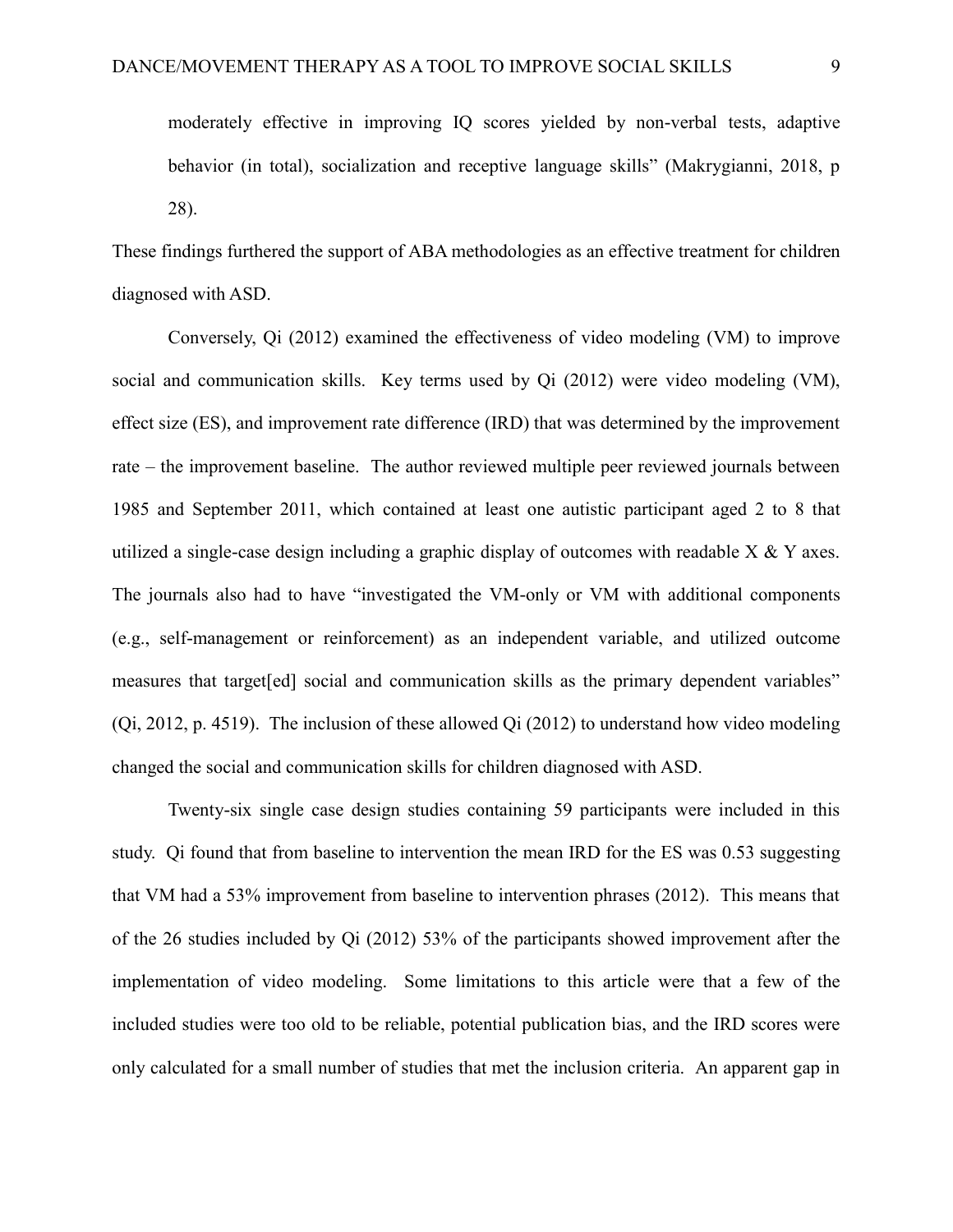this article was the lack of educational background of the clients which could have made video modeling more applicable to some than to others.

Golubchik (2012) moved into a more movement-based approach, which discussed the association of proper handshaking skills and Autism spectrum disorder. The author had a sample size of 60 children and adolescents (ages 9- 18) split into three separate groups; patients with ASD, patients with attention deficit/ hyperactivity disorder (ADHD), and patients with mild mental retardation (MR) (IQ 60- 70). Golubchik (2012) utilized an 8 item Handshaking Assessment Scale (HAS) that used yes/no as the measurements yes meaning an abnormal response and no meaning a normal response. A score of 4 or more Yes' was considered poor handshaking ability. The author indicated that poor handshaking skills, meaning they had a score of 4 or more on the HAS, were found more commonly in participants with ASD than those with ADHD & MR. This indicated that children and adolescents with ASD struggled more with handshaking, a common social skill, than the other participants with neurodevelopmental disorders.

A few limitations this article encountered were that the sample size of ASD participants was smaller than the ADHD/MR participants, the exclusion of females in the sample sizes, and the narrow IQ range used for the MR sample size. Although this article offered informative data about social responsiveness in the children and adolescents with ASD, the terminology used is no longer appropriate according to the DSM-5 Mental retardation was diagnosed as an intellectual developmental disorder and should be revised to remain relevant.

Likewise, Lee (2016) reported on the effectiveness of the use of movement-based interventions with children diagnosed with ASD to increase psychosocial outcomes. Movementbased interventions (MBIs) were defined as "interventions that focused on intentional full body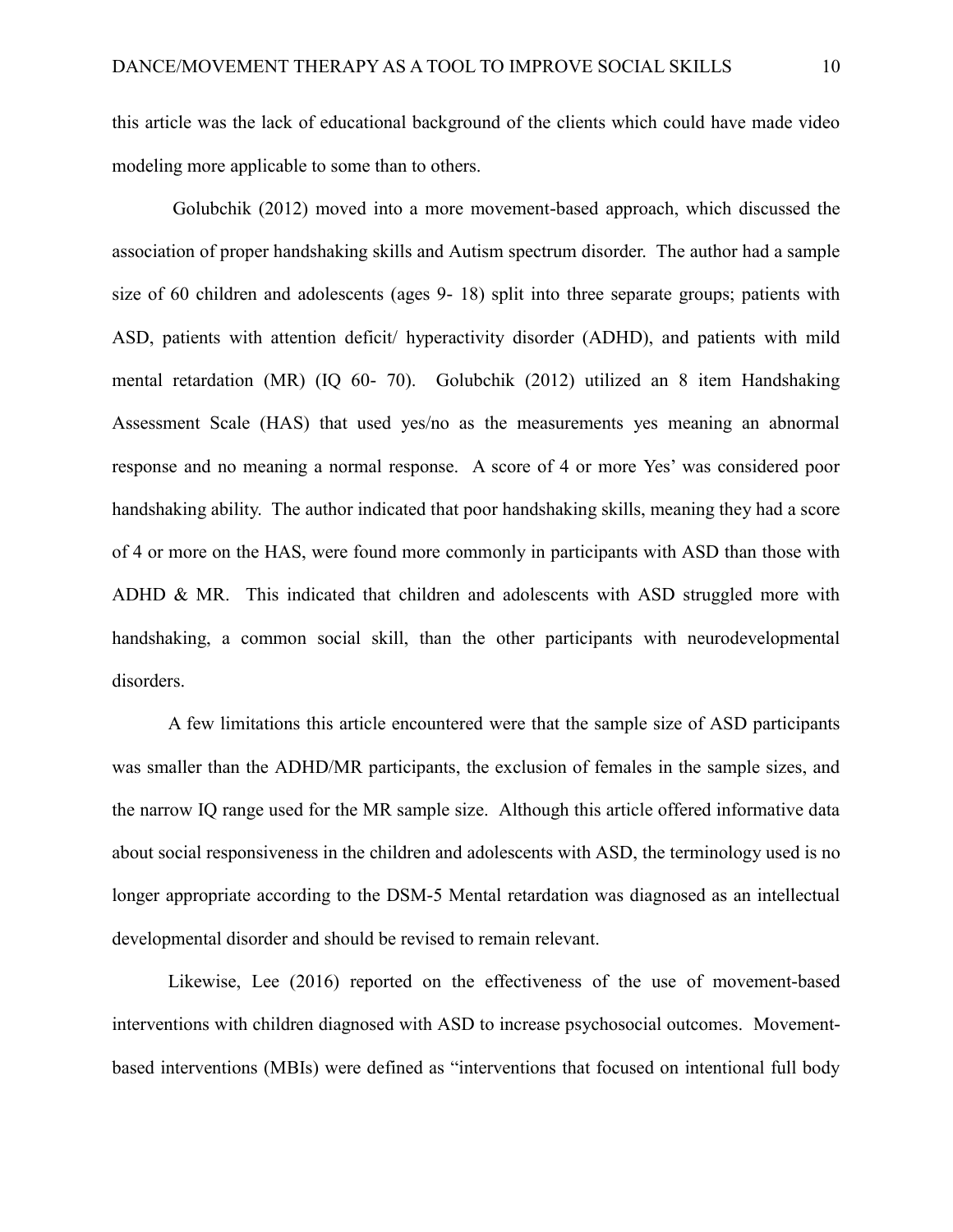movement of the child through space in which the movement was child-directed, proposed by adult, or guided, but not imposed" (Lee, 2016, p 55). Fourteen articles met the inclusion criteria set by Lee (2016) and were further analyzed to determine the effectiveness of movement-based interventions to increase psychosocial outcomes in children with ASD.

There were four MBIs identified in the 14 articles; role play, physical activity, imitation, and the Ayres sensory integration (ASI). Each MBI resulted in different psychosocial outcomes. Role play showed an increase in session and at follow up in the use of emotional facial and body language expression. Physical activity suggested an improvement in social skills as a result of improved self-confidence. The findings analyzed showed an improvement in joint attention and social-emotional functioning following the application of imitation. Lastly, ASI showed the most variance in the studies analyzed, showing improvement in sensory motor organization, sense of belonging, changes of behavior, and increased independence in completing functional tasks.

The psychosocial outcomes from the identified MBIs were separated into five categories: "(i) functional behaviors, (ii) social behaviors and interaction, (iii) expressive language, (iv) sensory-focused, and (v) comprehensive/global" (Lee, 2016, p 62). These psychosocial outcomes were measured differently based on the MBI used. The analysis conducted by Lee (2016) had the limitation of possible bias because of the various articles used. Also because of the different analysis styles used in the literature that was reviewed and analyzed, the results of Lee's (2016) review could be skewed. The findings from this review found that research in this area continued to expand but preliminarily, the use of MBIs appeared effective in increasing psychosocial outcomes for children with ASD. However, there was no direct link connecting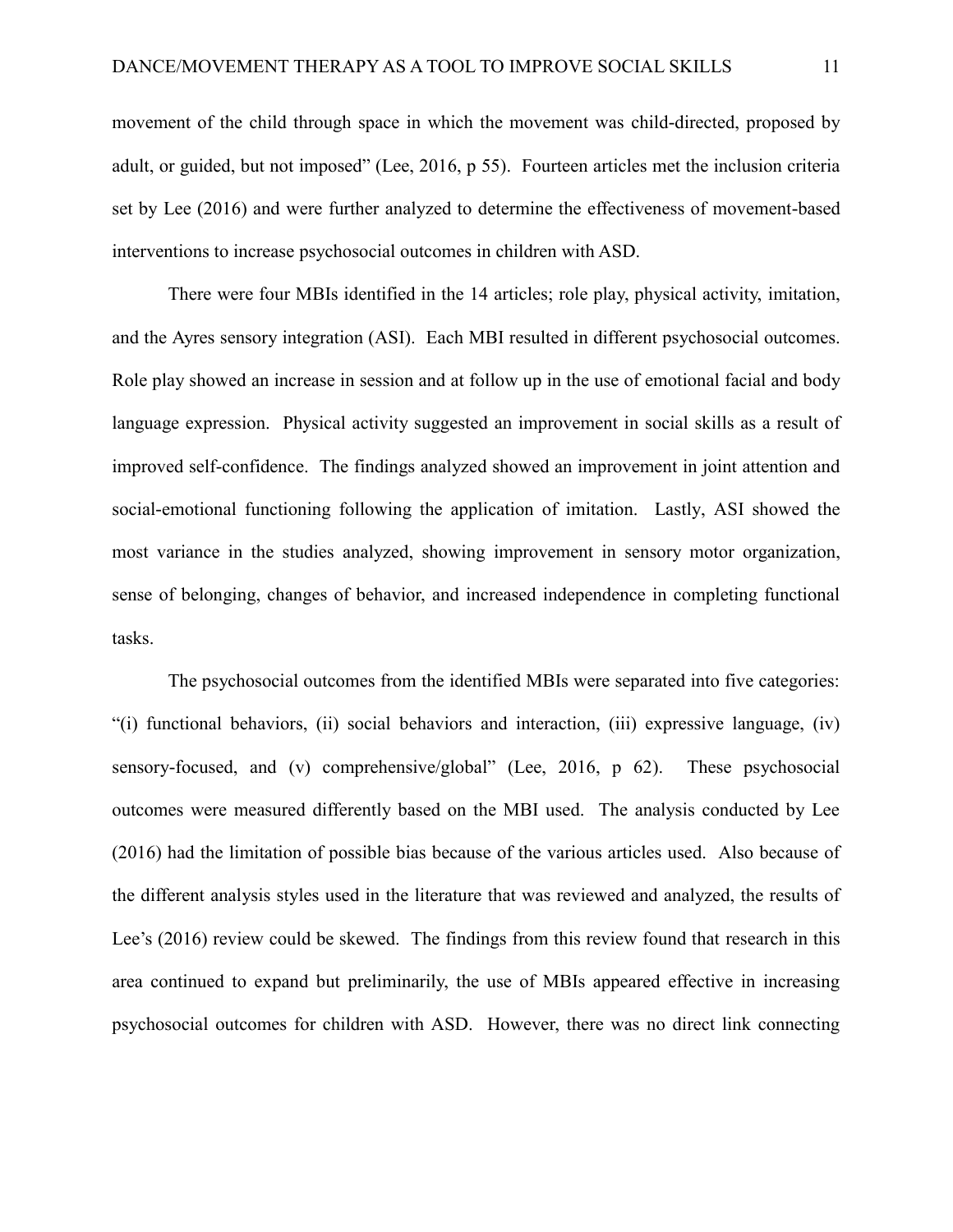MBIs to psychosocial outcomes. Since the direct link could not be proven it was unknown whether the MBIs were responsible for the improvement in psychosocial outcomes.

Comparably, Radhakrishna (2010) investigated the use of integrated approach to yoga therapy (IAYT) to increase imitative skills in children with ASD. Children with ASD showed significant deficits in imitation skills which impeded the acquisition of more complex behaviors and socialization. The participants in this study were trained observers', parents, and 5 boys and 1 girl aged 8-14 from similar socioeconomic backgrounds with mild to moderate range of ASD. The limitation presented was that there wasn't a diverse enough population being tested. More children from various ethnicities, cultures, gender, and socioeconomic background would have to be tested to increase validity.

Data was collected at three separate points throughout the study to measure how their imitation skills were changing. The separate points were the pre (1-12 sessions), mid  $(60<sup>th</sup>, 80<sup>th</sup>)$ and 100<sup>th</sup> sessions) and post (180<sup>th</sup>-182<sup>nd</sup> sessions). The data was collected using questionnaires, observers' comments, and interviews. The data showed that the children went from never imitating gross motor actions, two phase complex movements, adult breathing in and out model and rarely imitating vocalization and oral facial movements to showing a significant improvement in all five areas by the post sessions. They also found that the children's language, social and cognitive skills improved as a result of improved imitation skills. These results supported the use of IAYT to increase imitation skills in children with ASD. In order to increase validity for future research, the sample size be more diverse as discussed earlier and the teachers' observations should be included.

Eren (2015) discussed the use of music therapy activities to improve social interaction and communication skills in the adolescents with ASD. The participants included 6 adolescents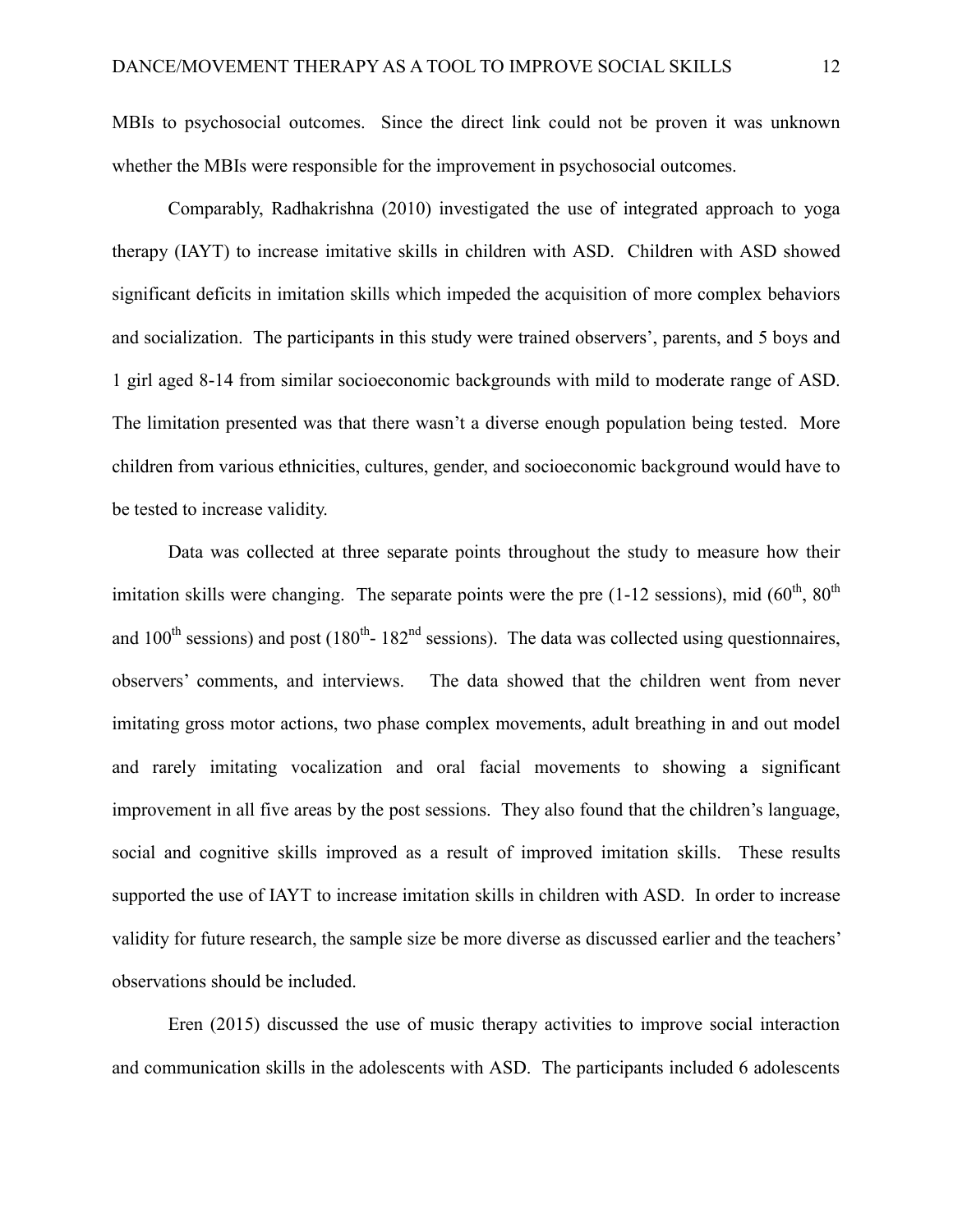diagnosed with ASD, 2 special education specialists, 1 student assistant, and the music therapist. The interventions happened for 90 minutes, twice a month, over the span of 4 months for the total of 8 sessions. All the sessions were videotaped and analyzed using a qualitative descriptive analysis method. Following the analysis, the improvements in social interaction and communication behaviors of the adolescents diagnosed with ASD in an integrated group music therapy setting were reported.

Each session was comprised of a warm-up and greeting, a rhythm game, a creative movement and dances that encouraged communication and social interaction between individuals. They found that the videos demonstrated a forward progression following each session. A limitation of this study was its small sample size of 6 adolescents who all attended the same private special education program. Another limitation was that the two special education specialists and the student assistant had previously worked with these students for a year. Throughout the music therapy sessions improvements in areas of eye contact, taking turns, listening, self-expression, coordinated movements in the group, decision making with others, and the acceptance of other differences were observed in the adolescents with ASD (Eren, 2015). The music therapy group provided opportunities for the adolescents with ASD to safely attempt social interactions with others without risk of judgement.

Koch (2017) continued this path of study and reviewed three separate case studies that investigated how the rhythms and mirroring in both music and dance/movement therapy affected individuals diagnosed with Autism spectrum disorder. The author investigated how the individuals in these case studies self-efficacy and self-regulation changed. The Kestenberg Movement profile (KMP) was used throughout to notate the different subject's movement rhythms and developed movement-based interventions as a result.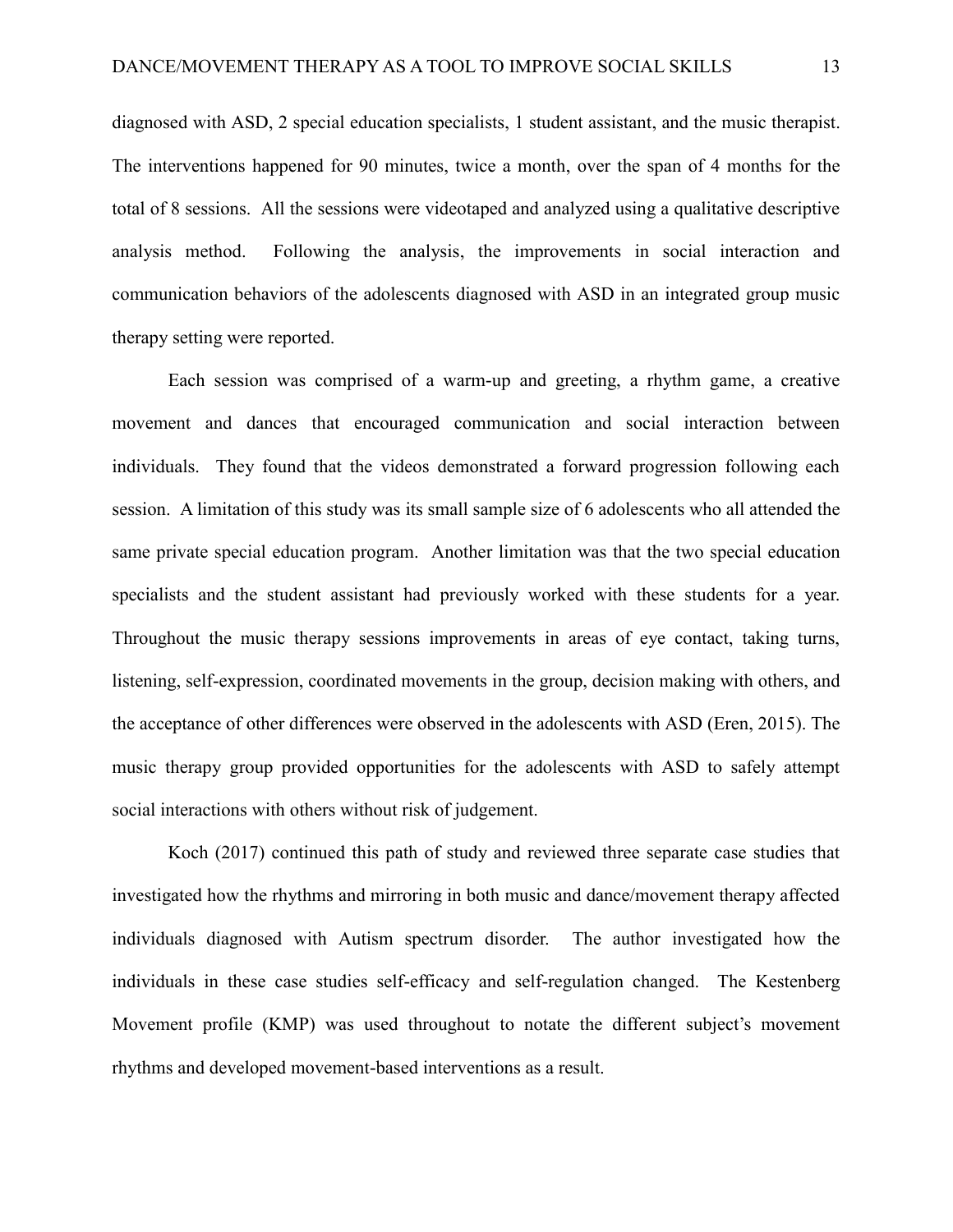The first case study examined Rashid; a five-year-old boy diagnosed with ASD who was in constant free flow rhythm on the KMP rhythm curve, meaning his movement was very loose and uncontrolled. The dance/movement therapist implemented interventions focusing on bound movement and targeted use of force rather than staying in free flow. This intervention helped Rashid to be more in control of his movements and in turn strengthened Rashid's ability to selfregulate.

The second case study examined Mia; a four-year-old girl diagnosed with ASD who approached individuals only from the back. As Mia participated in individual dance/movement therapy her dance/movement therapist began to utilize mirroring with her, meaning she reflected Mia's movements back to her. After the span of three months Mia began to approach individuals from the front and speak with the dance/movement therapist. This behavior was also observed in her day to day life by educators and other children. The use of mirroring with this client resulted in more social flexibility.

The third case study examined Janina; diagnosed with a moderate mental disability and ASD, her age was not identified. Janina engaged in repetitive behaviors and speech, particularly in the bathroom. In music therapy Janina engaged in playing a drum with the music therapist. The music therapist began by mirroring the beat that Janina set and then changed the rhythm slightly which led Janina to adjust and change the beat she was playing. The music therapist noted that her eye contact, movements, and facial expressions changed throughout their interactional play. "Janina show[ed] her flexibility, directness and socio-emotional ability to interact, which she fail[ed] to achieve on a verbal communicative level" (Koch, 2017, p 375).

The limitations Koch (2017) faced was that there was no background information regarding the case studies, and there was no way of knowing the different participants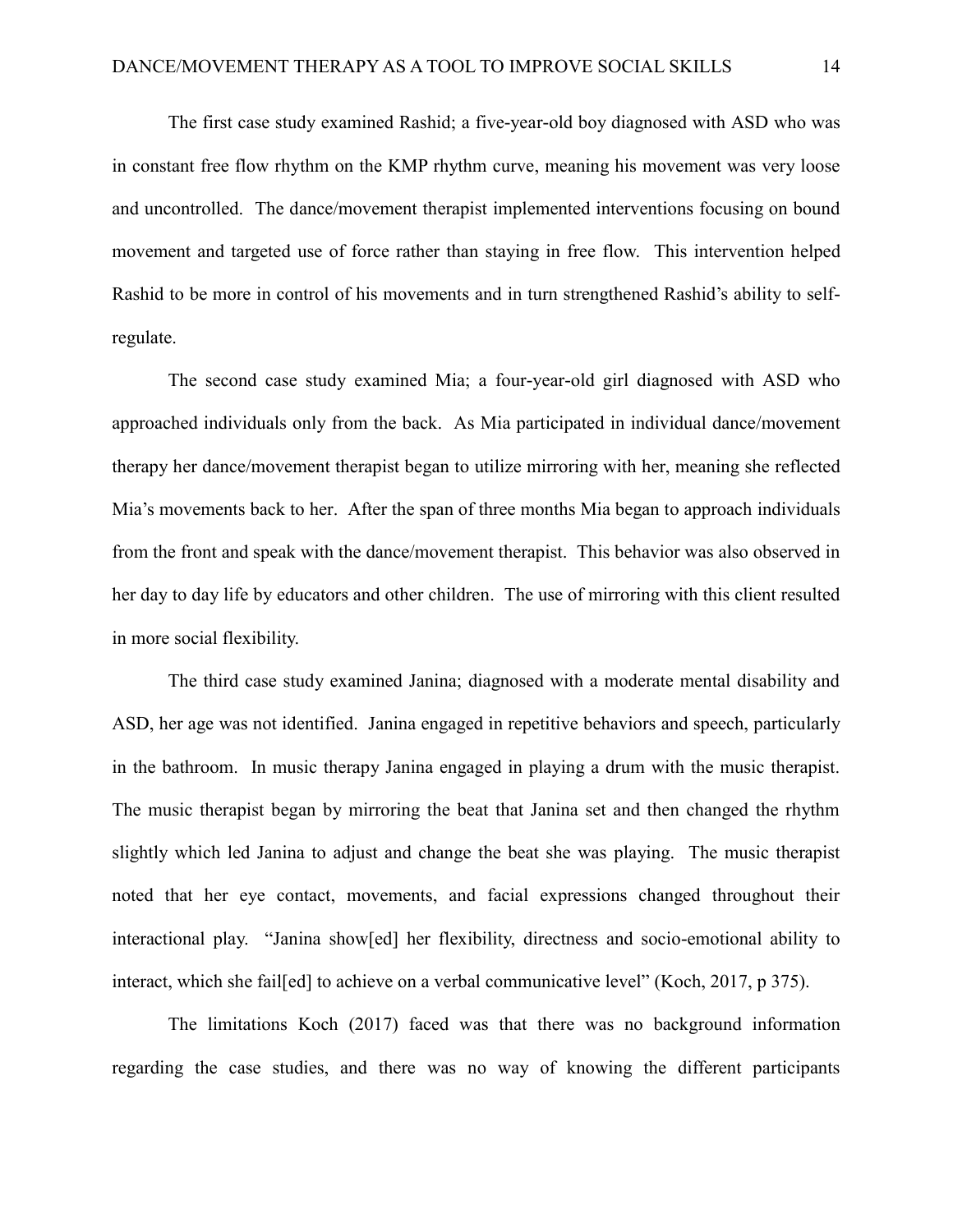racial/cultural backgrounds. Although the studies appeared to support the use of rhythm interventions and the KMP notation as an intervention planning tool there is not enough information provided in the case studies to truly support this notion.

Conversely, Samaritter (2017) discussed the use of dance/movement therapy to inventory changes in interpersonal movement behaviors in young children with Autism spectrum disorder. The author observed interactions between participant and therapist to identify the specific interactional movement behaviors used by participants. The study explored four cases from the available video materials because of their similarity in duration of therapy and available video vignettes throughout their sessions. The participants for the study were two boys and two girls, who all attended a school for children with special needs and a mean age of 12.2.

Data collection used an open-coding procedure, which selected scenes where changes in interactions between therapist and clients were detected. The collected scenes were analyzed using Laban Movement Analysis based observations. Laban Movement Analysis, like KMP, was another notation used to describe and understand the body movements of an individual. "Movement actions were grouped into categories of movement direction, facial orientation, body/body part direction, weight engagement individually, weight engagement with a partner, weight regulation with a partner, synchronization in rhythm and synchronization in phrasing." (Samaritter, 2017, p 6) These eight movements shaped three categories: spatial orientation, weight engagement, and synchronization in time.

The results were summarized into a movement observation scale in which the term Social Engagement and Attunement Movement (SEAM) was used. It was found from time point 1 to time point 4 there was significant increase in SEAM behaviors as was supported by interviews with parents and caregivers. The increase in SEAM behaviors contributed to the idea that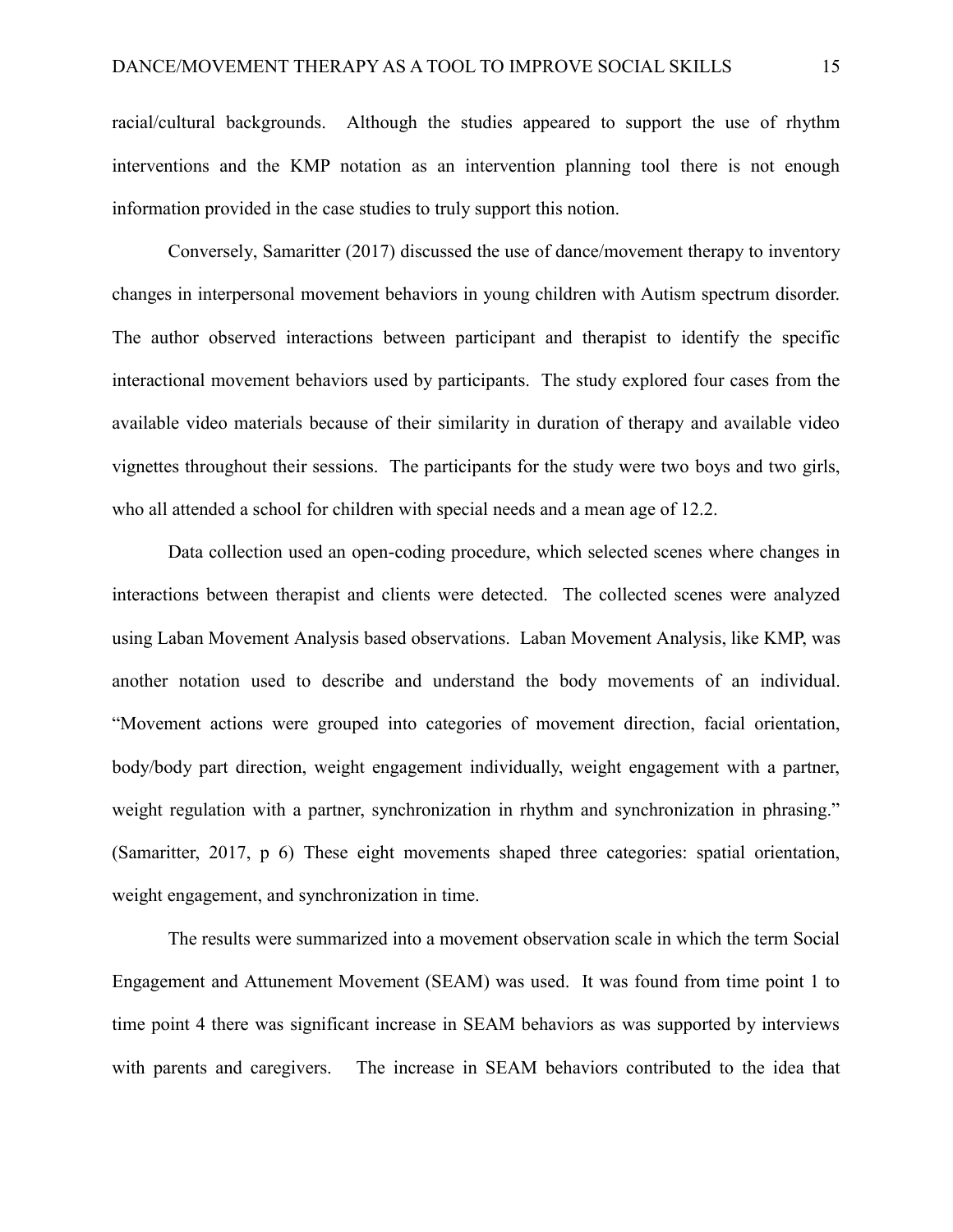dance/movement therapy improved interpersonal movement behaviors in young children with ASD in this study. A limitation Samaritter (2017) encountered was the sample size was too small. The validity was also a major concern in the development of the new observational values and further research is needed for the SEAM observational scale. Overall, Samaritter (2017) linked improvement in social attunement to dance/movement therapy using the SEAM observational scale.

Similarly, Devereaux (2017) examined the educator perspective of the effect of group dance/movement therapy sessions on the student's behaviors, symptoms, and academic engagement in their classroom (Devereaux, 2017). The participants were made up of three teachers and ten teachers' aides/assistants aged 30-50 years old who worked in a special education classroom and have observed/participated in the DMT sessions. Twelve of these participants were Caucasian and one was Hispanic which was a narrow scope and was a limitation this study faced.

Data collection was done through person to person semi-structured interviews. Each interview was conducted for a maximum of 30 minutes in which all the same questions were asked however, follow-up questions may have varied within each interview. This time constraint was another limitation because it could have affected the depth of response from the participant. The questions focused on their role in the classroom and in participation in the DMT sessions, their understanding of the purpose of DMT with their students, the observations of the inclusion of DMT and its influence on behavior, symptom and academic gains.

The group DMT sessions done with the children influenced their behaviors following the sessions and improved their functioning not only academically but socially. The primary diagnosis of the students in this study was Autism spectrum disorder, which further proved the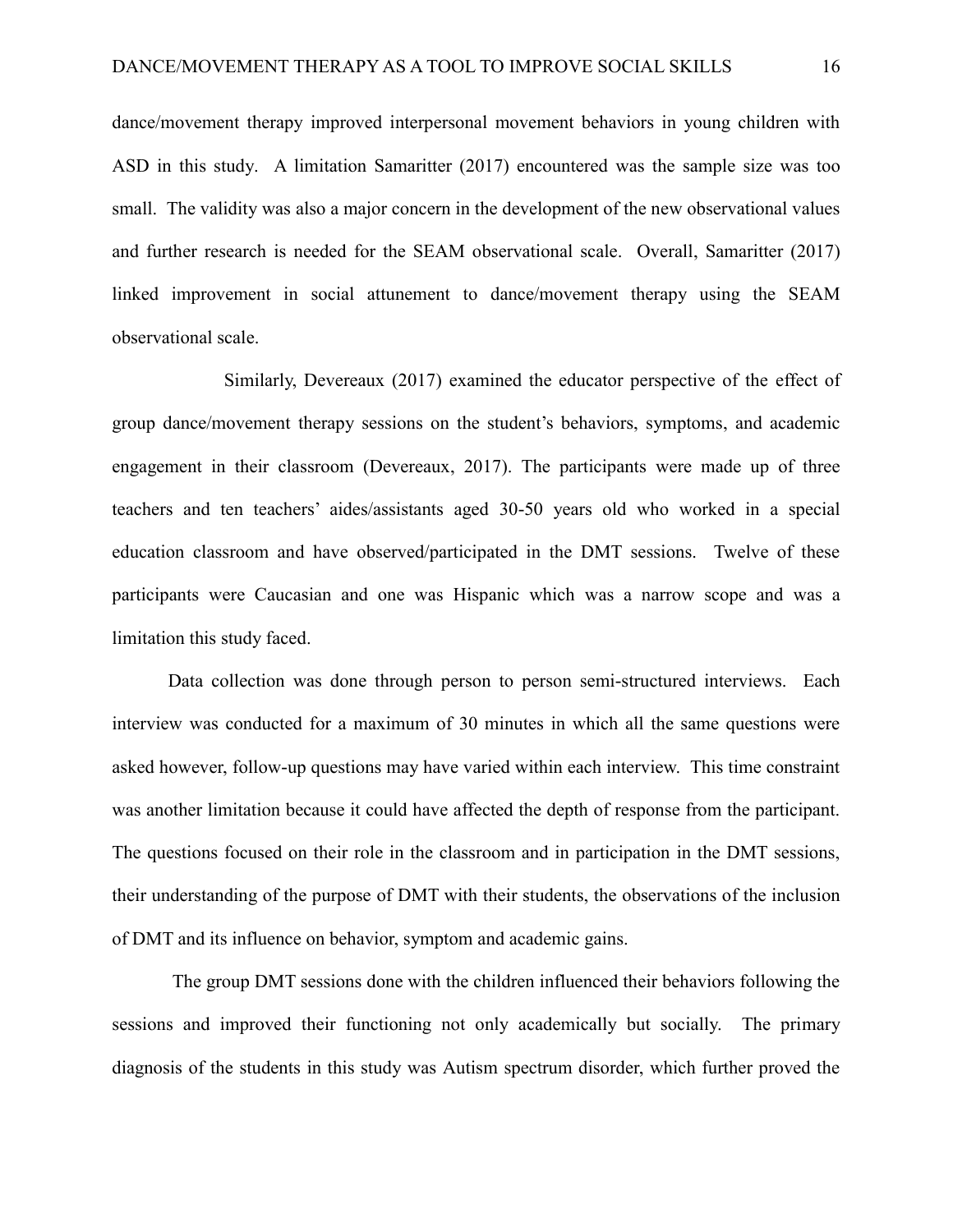connection between DMT and changes in social attunement behaviors for children on the spectrum. The educators expressed a desire for DMT to happen more often during the school week because of the improvement in regulatory behaviors, the influence on the student's sensory systems, and DMT's ability to meet individual needs within the group session (Devereaux, 2017).

Nelson (2017) went one step further and evaluated "the effectiveness of an intervention package that included priming of social play and more complex use of preferred toys within creative dance activities on increasing quantity and quality of engaged play of young children with ASD within subsequent free-choice play or "learning" centers. This study took place in three metropolitan public preschool classrooms, which contained children ages 3 to 5 with and without disabilities. The participants were the interventionist, a licensed early childhood special education teacher with experience as a creative dance educator, three preschool aged children, 1 girl and 2 boys, with a formal diagnosis of ASD, and two observers, an assistant professor in early childhood special education, and a doctoral student in early childhood special education. The children were selected for this study for having shown difficulty engaging in free choice play in the preschool learning centers.

A multiple baseline probe design was used to evaluate the effects of the intervention strategy on the participants' social play in the free choice learning centers. The various probes measured the baseline data, daily interventions probes, and intermittent probes of post intervention behaviors i.e. maintenance. There were three dependent measures which measured

"(a) percent of engaged time participants engaged in social play as measured in 15 second intervals, (b) percent of engaged time participating children were involved in the various social levels of play as measured in 15 seconds intervals, and (c) percent of engaged time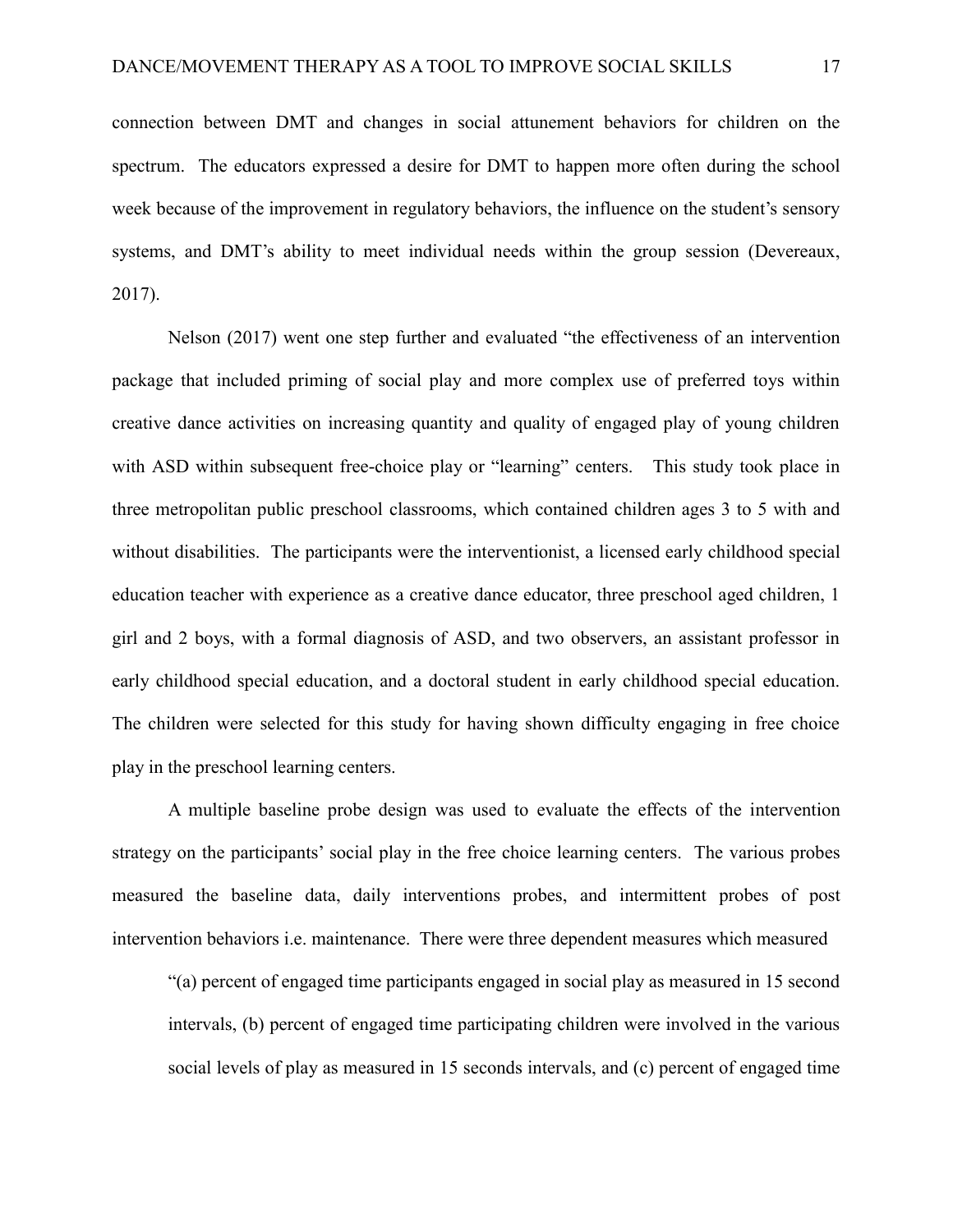participating children were involved in various levels of complexity of play as measured in 15 second intervals" (Nelson, 2017, p174).

Data collection was done on a tablet computer-based data collection system, which used a custom software application. The creative dance intervention was introduced during circle time as to not disrupt the daily schedule and consisted of a warm up, rug time and large motor activities throughout the classroom. Priming, which is where the teacher models the play for the child with a high reward, was inserted after five days of the intervention. The toys and activities selected were based on answers from the parent and teacher interviews.

The results showed that the intervention resulted in an increase in social play where the child with ASD was aware of their class members playing near them. It also showed a marked increase in play complexity during the intervention. Two of the children also showed an increase in dramatic play during the priming phase of the intervention. The small sample size was not representative of the population of children with ASD or inclusive public preschool classrooms, and the social validity was not measured, which created limitations for this study. Overall, this article linked an increase in social play following a creative dance intervention.

Relatedly, Hildebrandt (2016) investigated the use of dance/movement therapy on negative symptoms (social deficits) in participants with ASD over the span of two years. The participants of this study were sourced from their separate therapeutic/rehabilitative facilities specializing in ASD, with ages ranging from 14 –65. They must have attended German schools from elementary school age or spoke German and were diagnosed with ASD, which resulted in a total of 78 participants. They were then randomly divided into three groups, one of which was the control group.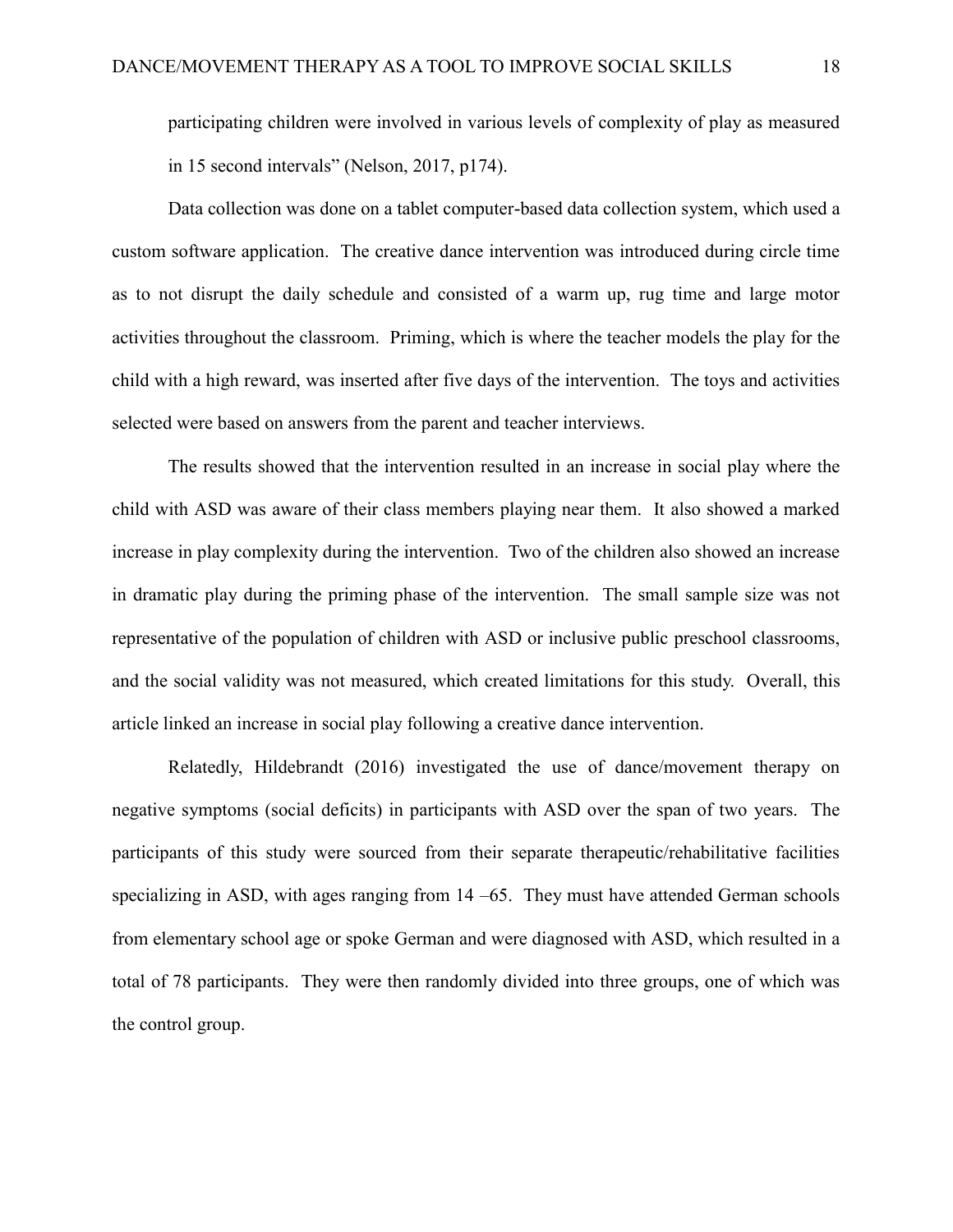The participants not in the control group received ten weekly sessions of dance/movement therapy versus the control group who continued with their individual daily routines. The intervention sessions happened weekly, during the same time frame and lasted for approximately 60 minutes. Each session contained a Chacian circle as the opening followed by three mirroring interventions as well as one verbal processing piece. A Chacian circle was a common dance/movement therapy intervention where the dance/movement therapist mirrored each participants movement and incorporated them into the group movements.

The data assessment used the Scale for the Assessment of Negative Symptoms (SANS) and was completed by medical doctors, psychologists and psychology students. The SANS scale contained five subsets and exhibited an acceptable internal consistency and external validity. The five subsets were blunted affect (lack of emotional response), alogia (difficulty speaking), abulia/avolition (lack of motivation), anhedonia (inability to feel pleasure), and diminished attention (lack of eye contact), which represented the negative symptoms commonly seen in children diagnosed with Autism spectrum disorder. Due to missing data from 35 participants listwise deletion and multiple imputation were applied as to not produce biased results. Some limitations this study faced were the drop out of participants due to the length of the study and the sample size was comprised of mostly male participants. Baseline results found that there was no significant difference between the baseline of the treatment and control groups.

The effect found in this study was significant at the 0.10 level, however, Hildebrandt (2016) observed an overall trend toward a stronger symptom reduction in almost all subtypes of negatives symptoms (social deficits) and a small, yet clinically substantial effect size equaling 15.27% of symptom reduction in overall negative symptoms. (Hildebrandt, 2016). These results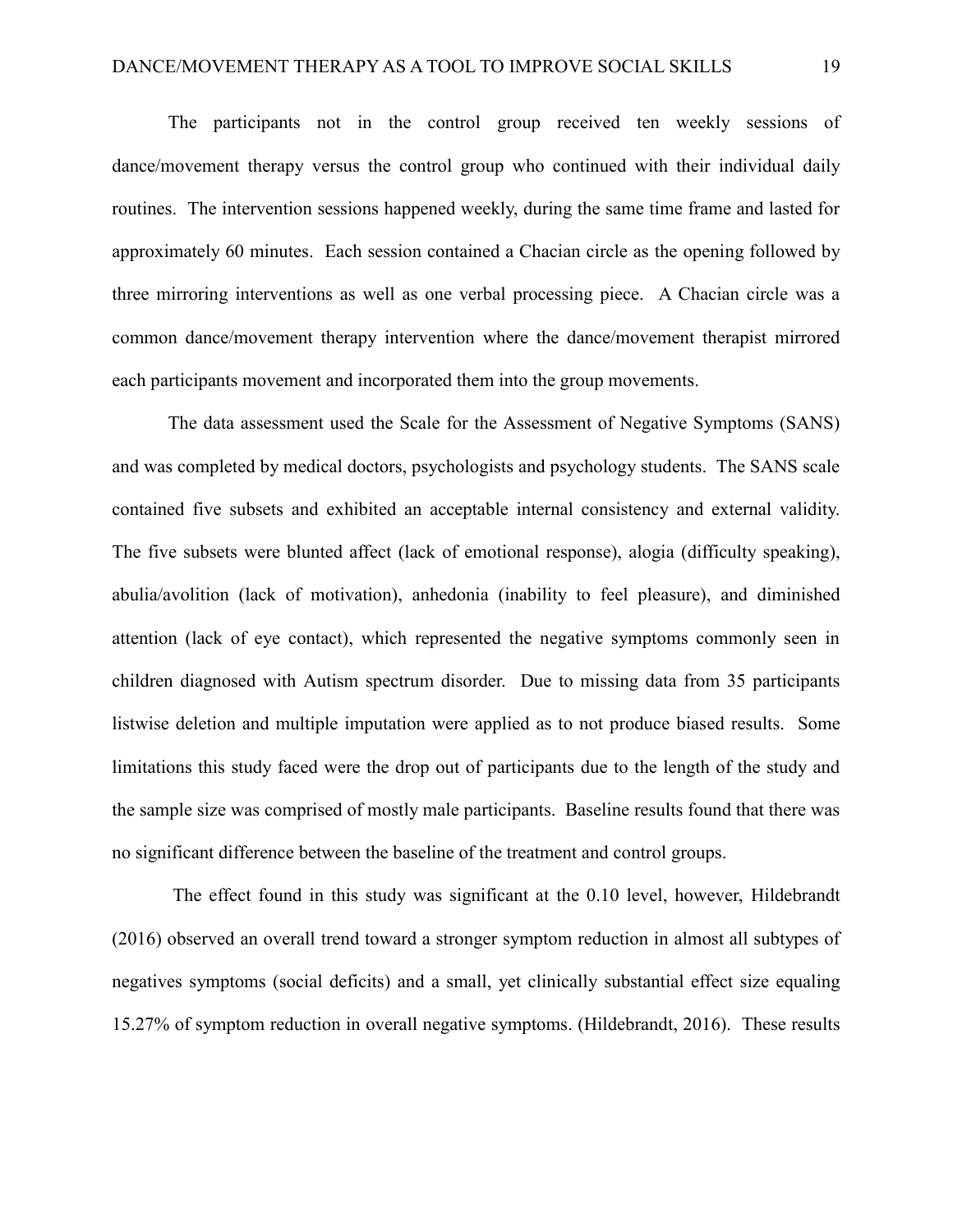supported the notion that dance/movement therapy was effective in reducing the negative symptoms of Autism spectrum disorder, therefore improving their social skills.

Martin (2014) discussed a theoretical treatment framework and application of dance/movement therapy that could be used as an early intervention tool to strengthen the early developmental connections between early motor development and social/communication challenges in young children diagnosed with ASD. This provided a possible intervention framework for dance/movement therapists to use based off previously conducted research. The theoretical framework was comprised of four phases each building upon the last. The four phases were establishing safety and regulation, building connection and encouraging engagement, body awareness and motor coordination, and rhythm and timing.

In phase one, establishing safety and regulation, Martin (2014) discussed adjusting the space to meet the client's sensory needs and movement range. Mirroring was used in building connection and encouraging engagement, because of the interventions ability to connect and engage the client into their own movements as well as the movements of the therapist. To increase body awareness and motor coordination Martin discussed the use of the Bartenieff Fundamentals and the Ways of Seeing approach both of which organized the body's movements into categories therefore, helping the client develop coordination between different body parts. These tools also helped the therapist "in assessing a child with ASD in abilities and deficits as related to developmental movement, body awareness and self-other awareness" (Martin, 2014, p 550). Rhythm and timing not only helped the child diagnosed with ASD to develop an internal rhythm but also increased their ability to match rhythms with others therefore furthering their development of communication and social interaction (Martin, 2014).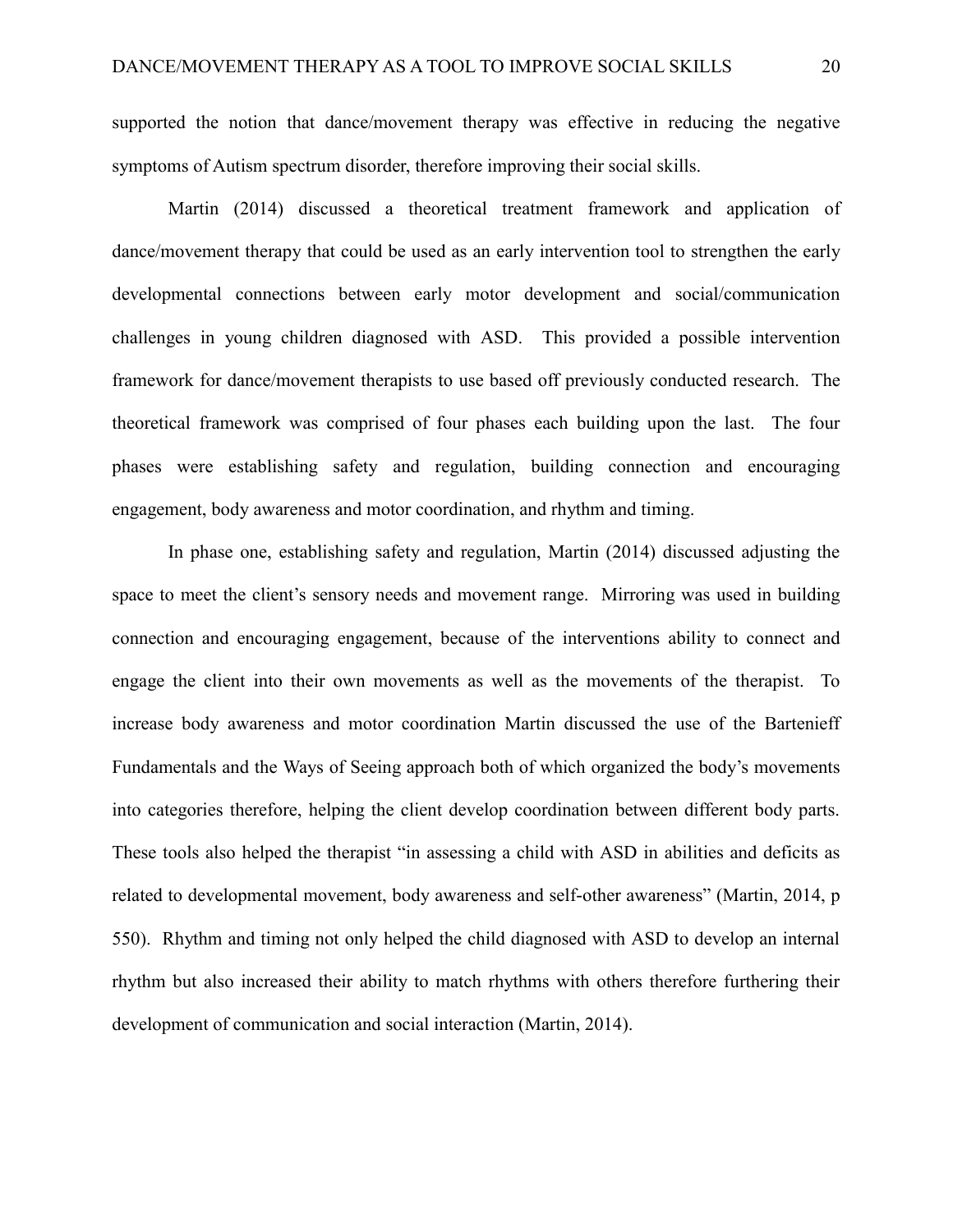A limitation faced by this article was that this theoretical framework was based off a limited scope of research. The author discussed the use of previous DMT research but did not provide the full outcomes of that research. The theoretical framework provided offered an expanded view of early intervention for motor and social/communication skill development to aid children with ASD. Although this framework had not been implemented it offered good insight into the needs of children diagnosed with Autism spectrum disorder as well as dance/movement therapy's ability to address those needs.

Similarly, Emck (2014) focused on "clinical movement features, gross motor problems, neurodevelopmental aspects, and movement interventions for children with emotional, behavioral and Autism spectrum disorder" (Emck, 2014, p 214). The author began by exploring movement characteristics in emotional disorders, behavioral disorders and Autism spectrum disorder because of the individualized approach needed when working with these clients. Emck (2014) identified that children diagnosed with emotional, behavioral or Autism spectrum disorder were all categorized by distinctive clinical movement features as provided in the Diagnostic and Statistical Manual of Mental Disorders Fourth Edition*.*

The author continued by reviewing a study that tested the gross motor performance and physical fitness abilities of 100 children in the Netherlands diagnosed with psychiatric disorders (Emck, 2014). They found that the children with psychiatric disorders gross motor performance for both locomotion and object control showed an approximate three-year developmental delay and their neuromotor and aerobic fitness was very poor. The children with Autism spectrum disorder had low scores for their neuromotor and aerobic fitness and showed the greatest impairments in both locomotion and object control with the most significant correlation between the two.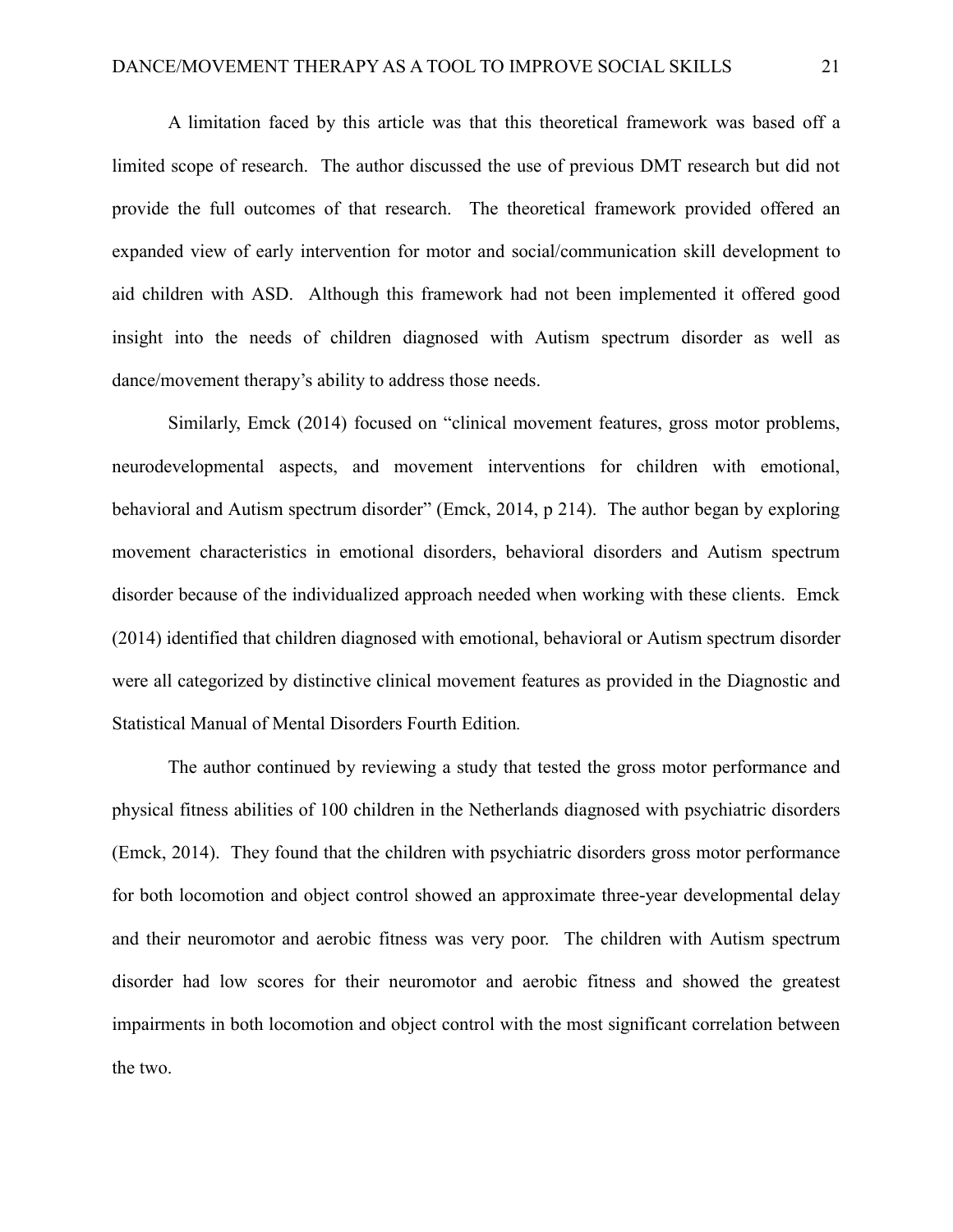The author also reviewed another study that explored emotional/behavioral problems in elementary school age children who were referred to a movement program for gross motor problems (Emck, 2014). It was found using parent and self-reports, that many of the children in the study (65%) met criteria for at least one psychiatric condition and suffered from substantial social impairments. 45% of the children met criteria for anxiety disorders and 23% of the children met criteria for Autism spectrum disorder. These findings supported the notion that the focus for gross motor interventions should include psychosocial factors, such as social impairments, to determine deficits that could have been present.

The author also discussed the PsyMot a tool which aimed to "decide if a child is indicated for movement and body-oriented therapy, and to formulate personalized treatment goals (Emck, 2014, p 218). This tool was meant to help broaden treatment goals to include experiential, behavioral and social goals. The PsyMot was still being investigated for reliability and validity although there were different versions being developed.

Emck (2014) faced multiple limitations since there was no background information regarding sample size, cultural considerations, bias, or methods for the studies provided. This article also used the Diagnostic and Statistical Manual of Mental Disorders Fourth Edition when discussing diagnostic features of different disorders which is no longer appropriate since the publication of the Diagnostic and Statistical Manual of Mental Disorders Fifth Edition. Emck (2014) implicated that a wide assessment of movement behaviors is recommended in the diagnostic process of child psychiatry. Based on the research provided, Emck (2014) recommended the use of dance/movement therapy as the standard treatment for children with neurodevelopmental disorders and psychiatric symptoms because of the variety of treatment goals in DMT and the ability to individualize treatment to each client.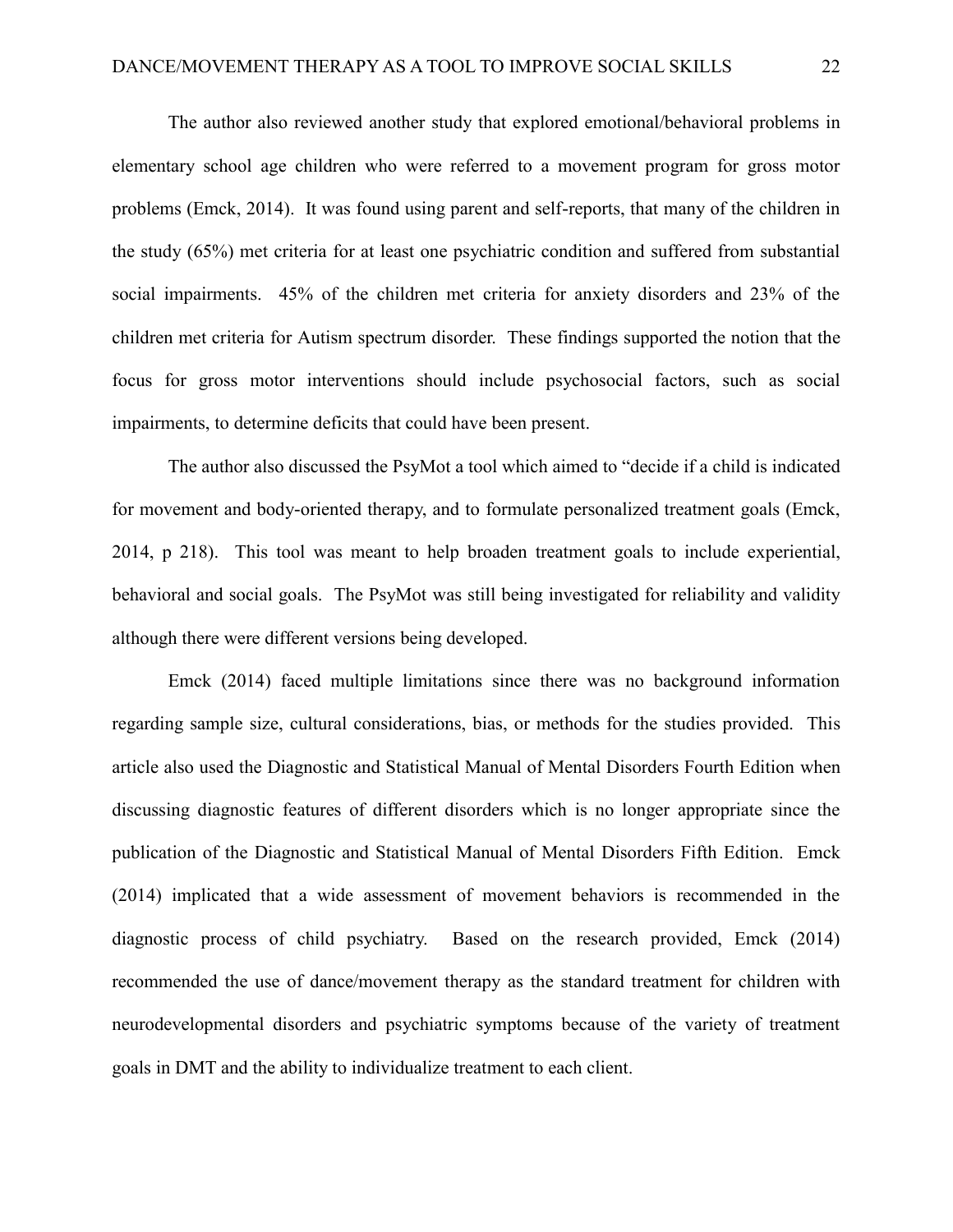Similarly, Scharoun (2014) performed a narrative review of literature, which discussed the effects and benefits of DMT for children with ASD. The author discussed the pioneering work of Kalish-Weiss, Costonis, Siegel and Loman as unique approaches that all reflected the aim "to assess movement in children with ASD and incorporate an intervention that is suited to the child's needs" (Scharoun, 2014, p 215). The author also discussed the use of mirroring a significant component in dance/movement therapy which "promotes the development of an emotional, meaningful, and healthy relationship between therapist and child." (Scharoun, 2014, p 216). Mirroring also aided in the development of social skills, body image, body visualization, and progress of movements from dyssynchronous to synchronous throughout interventions.

Scharoun (2014) reviewed a few separate case studies beginning with a few from Costonis's book, *Therapy in Motion*. Scharoun discussed the case of Patricia, a five-year-old girl diagnosed with ASD. The synchronous movement profile was implemented and tracked Patricia's synchronous movements with the therapist. The study found that after four months of working together Patricia showed a "60.5% increase in synchronous movement with the therapist and a 40% decrease in time to establish synchrony" (Scharoun, 2014, p 217). These findings supported the notion that dance/movement therapy increased Patricia's ability to engage with others and decreased the amount of time it took for her to engage.

The author also reviewed a case study of a four-year-old girl with ASD who met with a dance/movement therapist for thirty minutes, three times a week, over the span of eight weeks. The girl showcased an increased tolerance for physical touch and eye contact, moved synchronously with the therapist and exhibited less behavior characteristics of ASD (Scharoun, 2014). The therapist also saw a progression in developmental phases and the child's ability to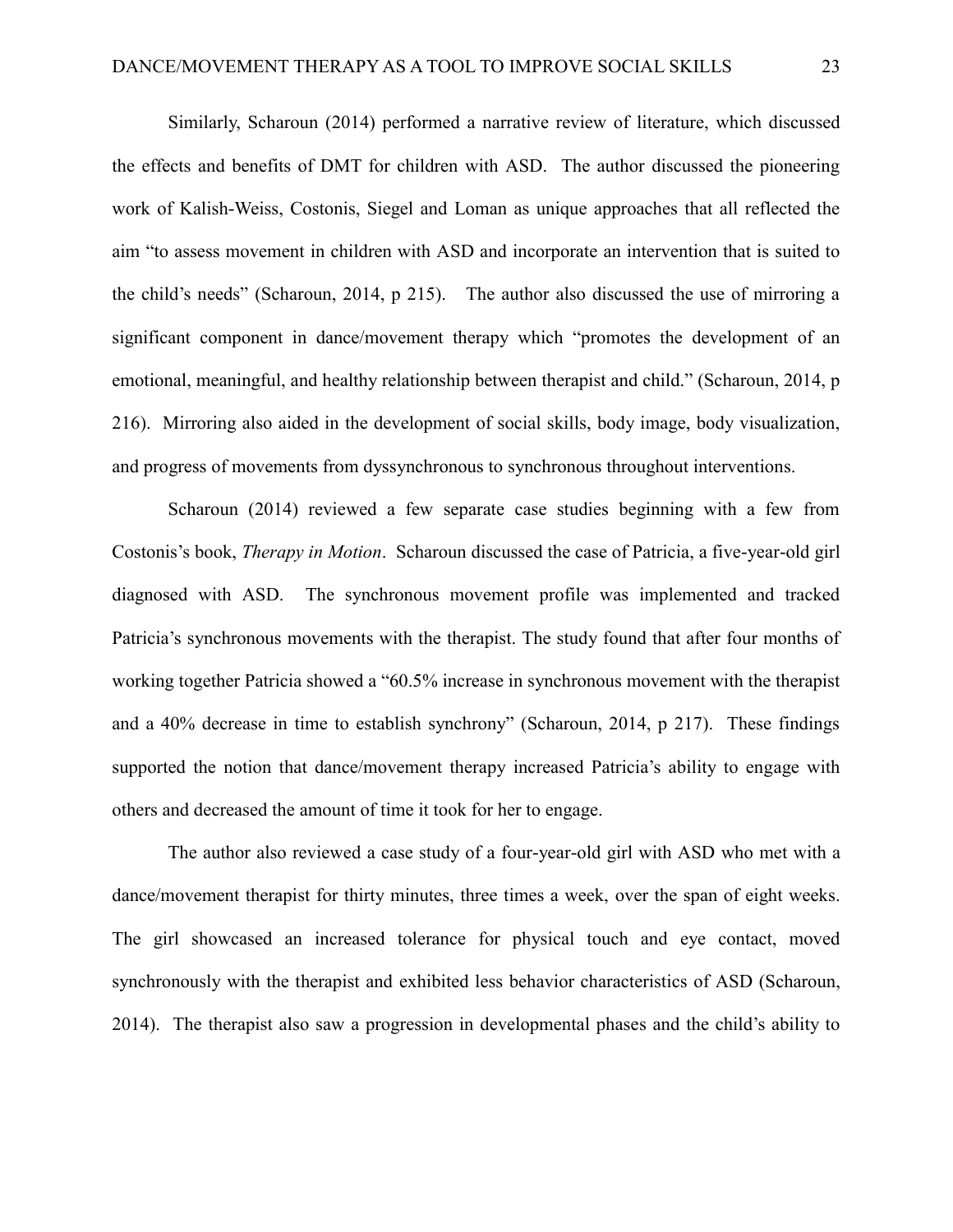explore movement. This case supported the idea that dance/movement therapy could be utilized to help increase social skills such as eye contact.

 In another case study that was reviewed Kestenberg Movement Profile (KMP) was used to determine the developmental stage the child was physically and cognitively functioning. Loman (1995) worked with a four-year-old boy with ASD who functioned at the same developmental stage as an 18-month old infant. Loman (1995) worked with the child to review developmental stages that had already occurred and helped him continue forward as the child was ready to do so. Through this approach the child was able to move forward to the developmental stage of a three-year-old, positively affirming the implementation of the KMP. Scharoun (2014) found that each case study she reviewed highlighted similar observations about the use of DMT with children with ASD.

Scharoun (2014) then discussed the use of DMT with children who had not been formally diagnosed but displayed the behavioral characteristics of ASD. The case study showed how trauma can sometimes mimic the behavioral symptoms of ASD but through the implementation of DMT the child was able to communicate her story, which allowed her to move forward. The article stated that DMT does not simply focus on the symptoms but rather the client as a whole, which in the case of a wrongful diagnosis was very helpful.

Scharoun (2014) then discussed the use of group dance/movement therapy interventions for ASD. In the Parteli case study, KMP was implemented with two boys to assess and observe their movement throughout their participation in DMT, which helped in increasing the boys motor and psychosocial skills. In the Hartshorn case study 38 children with ASD received thirtyminute sessions, twice a week, for two months. The characteristic behaviors were measured in the first and last session and the results showed an increase in attentive behaviors and a decrease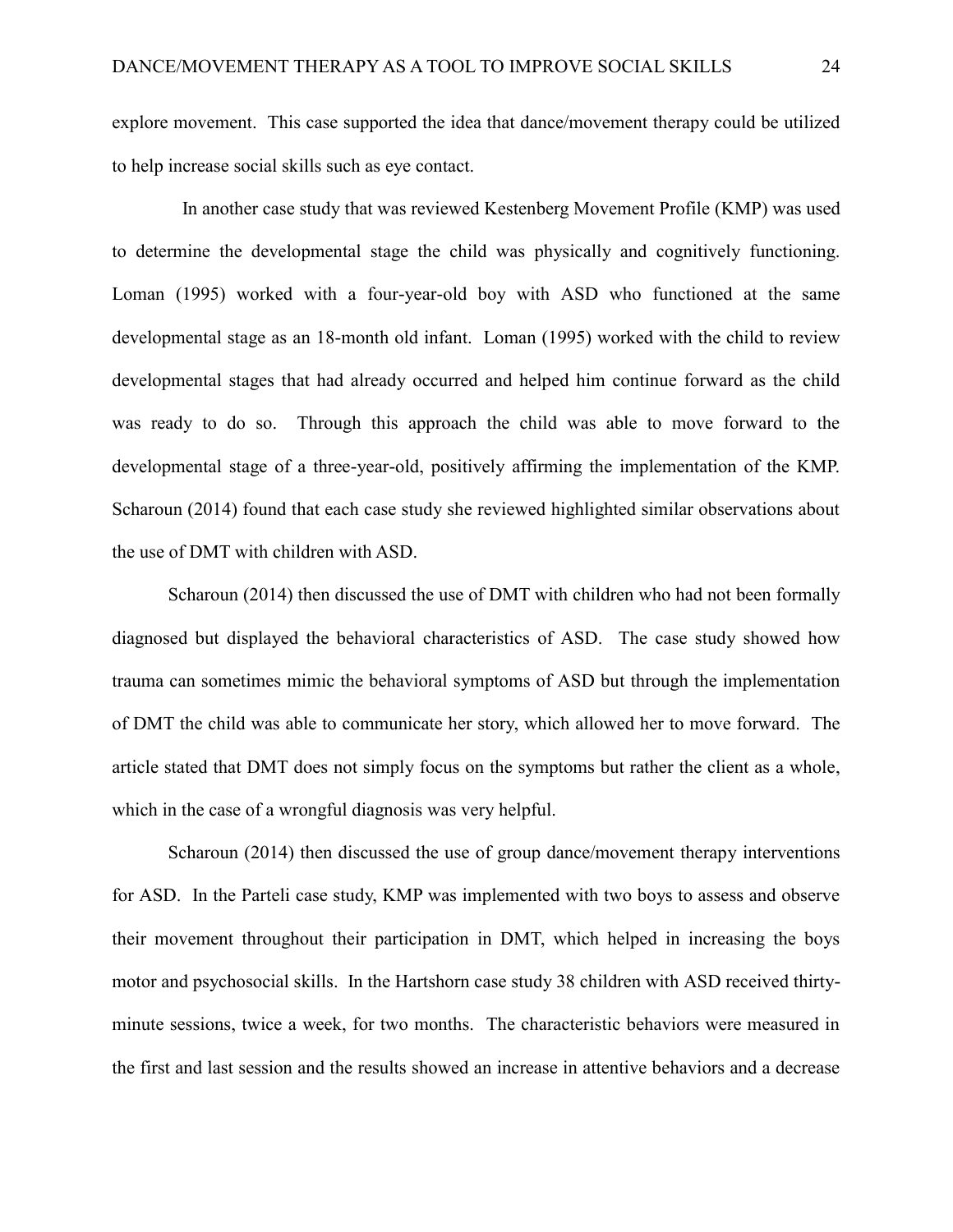in stress behaviors (Scharoun, 2014). Another group case study found an increase in group cohesion, turn taking, and fewer violent outbursts (Scharoun, 2014). The author also discussed the use of DMT in the special education curriculum in Franklin Square, NY which had become a partially school district funded program and continued to work with children on a regular basis.

The new interventions discussed were Tortora's Ways of Seeing Approach, which linked "movement with emotional development based on Piaget's theory of sensory-motor development" (Scharoun, 2014, p 221), which had not yet been proven effective with children with special needs. Another approach mentioned was Ramachandran and Seckel's idea that the mirror neuron system (MNS) in children with ASD was simply dormant and through synchronous dance movements which mimicked others they could attempt to revive the MNS (Scharoun, 2014). The last intervention was from a recent study that proposed using moving in synchrony and imitation to fulfill outlined goals. The hope of this theoretical intervention was that the DMT intervention would impact the MNS and facilitate an empathetic response in the individual with ASD. Scharoun (2014) stated that at the time there was no knowledge of the results of this study being published.

Scharoun (2014) provided a great number of cases and interventions that offered a great insight into the literature regarding the use of DMT with children diagnosed with ASD. The literature showed many successful individual and group interventions which provided great insight into relevant interventions. The case studies provided varied in size, duration and implementation but each found a positive response to the use of DMT. Overall though, there remained a great scarcity of research to fully validate these cases and interventions.

#### **Discussion**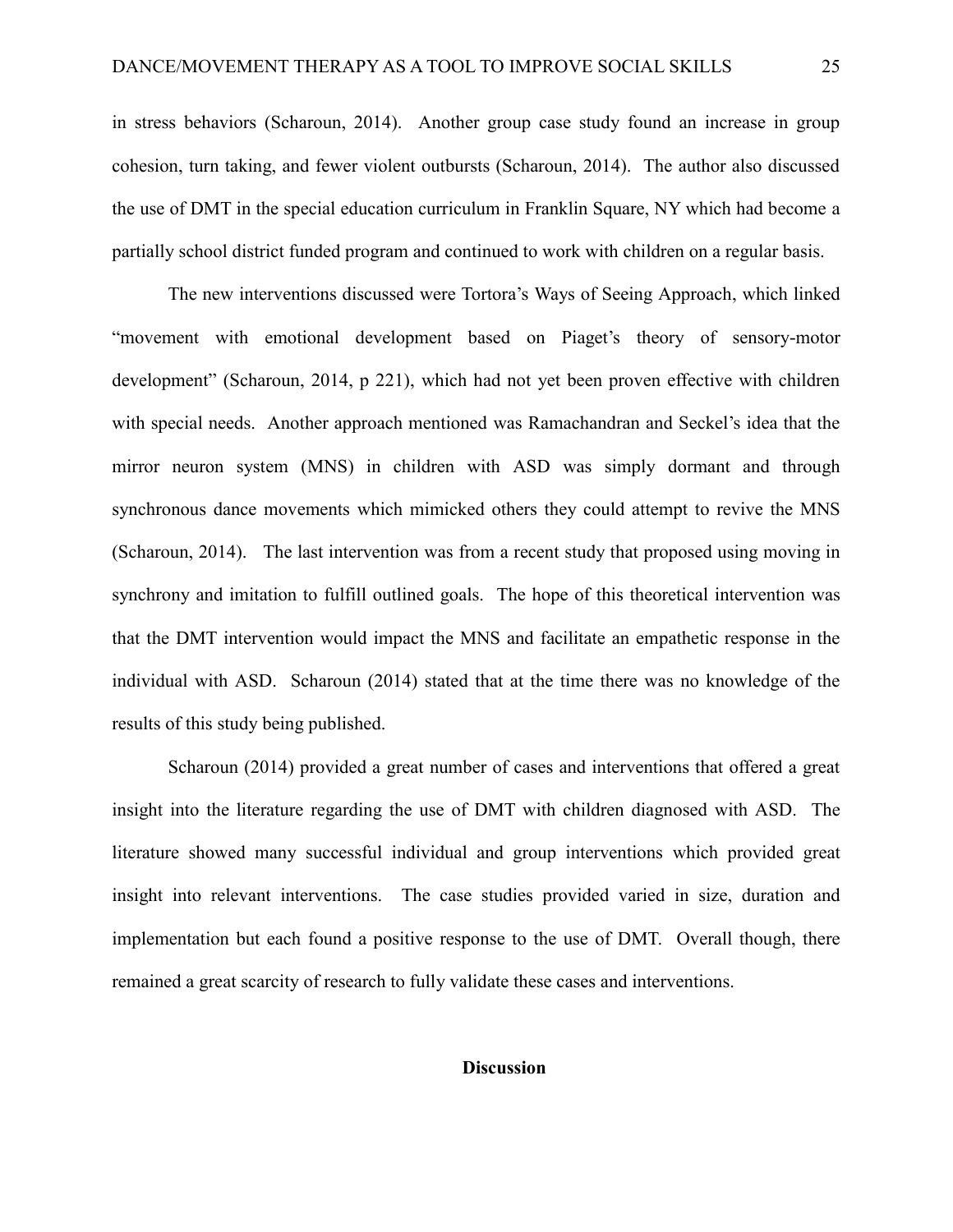The purpose of this capstone thesis was to gain a deeper understanding of the existing literature surrounding the improvement of social skills in children and adolescents diagnosed with Autism spectrum disorder. Through reviewing the literature, it appeared that there were many interventions that could work with this population to improve social skills. Applied behavioral analysis along with dance/movement therapy offer individualized approaches, which allowed the teacher or therapist to truly target the needs of the client. Many interventions emphasized the importance of early intervention when working with this population. However, it became apparent that often a lot of the research that had been conducted contained small sample sizes that were not representative of the true population especially when considering that cultural considerations were often not made.

Applied behavioral analysis was seen as the most effective evidence-based intervention with this population because of its ability to target specific goals with the individual. Makrygianni (2018) explained that ABA was most effective when

"implemented specifically following the principles of applied behavioral analysis; (b) are applied as early as possible in the child's life, preferably before the age of 3 years; (c) are usually provided in a student-teacher ratio of one-to-one before generalization procedures are used; (c) are individualized, comprehensive, and target a great number of skills; (d) incorporate skills that are targeted following a hierarchy based on typical development; and (d) are used in conjunction with parent-education services" (Healy & Lydon, 2013; Virues-Ortega, 2010).

Applied behavioral analysis was proven to be very to moderately effective in increasing communication skills and expressive and receptive language in children with ASD in the metaanalytic study done by Makrygianni (2018). Applied behavioral analysis also used video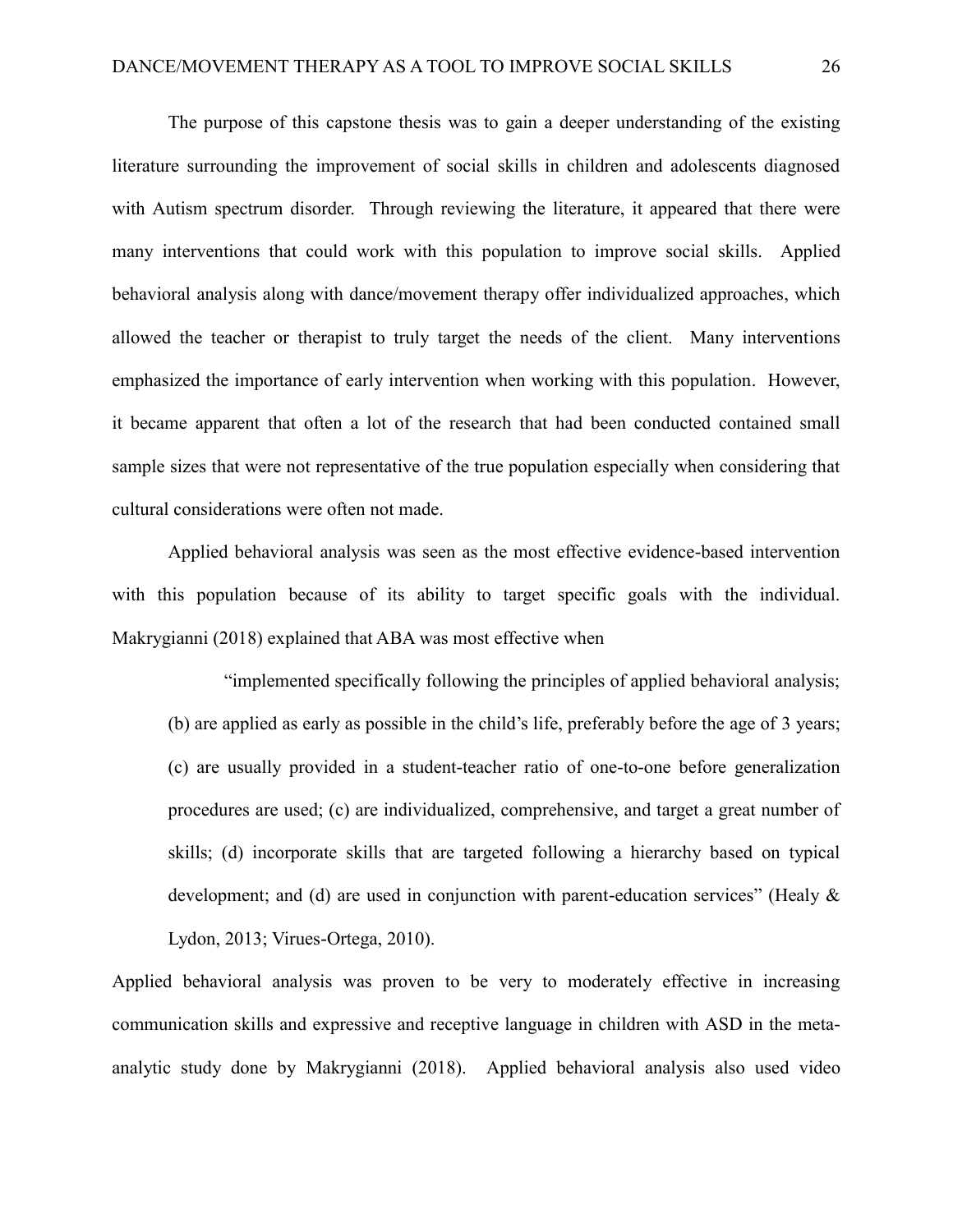modeling, scripts, and embedding choice to help increase communication in this population. Scripts and video models were a great way to integrate typically developing children into these interventions because they provided a great example. Video modeling was also great way to model social skills to this population since most children with ASD often choose watching videos as a preferred activity. The use of choice with this population also proved to be a great way to prevent disruptive behaviors and allowed the individual to control a portion of the day.

Dance/movement therapy interventions with this population also appeared effective in the literature provided. Dance/movement therapy's ability to connect with the client on a body level allowed the dance/movement therapists to connect with the clients in a way that was comfortable for them. In the literature reviewed dance/movement therapists often used mirroring to reflect the client's experience to them and allowed the therapist to truly meet the client where they are. The use of mirroring was another intervention that helped improve or awaken the mirror neuron system in children and adolescents diagnosed with ASD. Another benefit of the use of dance/movement therapy with this population was the increase in social attunement. Social attunement was shown to increase following dance/movement therapy interventions however, due to the expressive nature of dance/movement therapy it was hard to develop evidence-based practices as seen in ABA.

Dance/movement therapy showed great potential in working with this population because of its body centered approach and the ability to attune with the client using the body. Also dance/movement therapists don't often follow a specific plan in session because of the need to stay present with the client. Dance/movement therapists were also knowledgeable in Kestenberg movement profile which used body rhythms to categorize the client's developmental age. By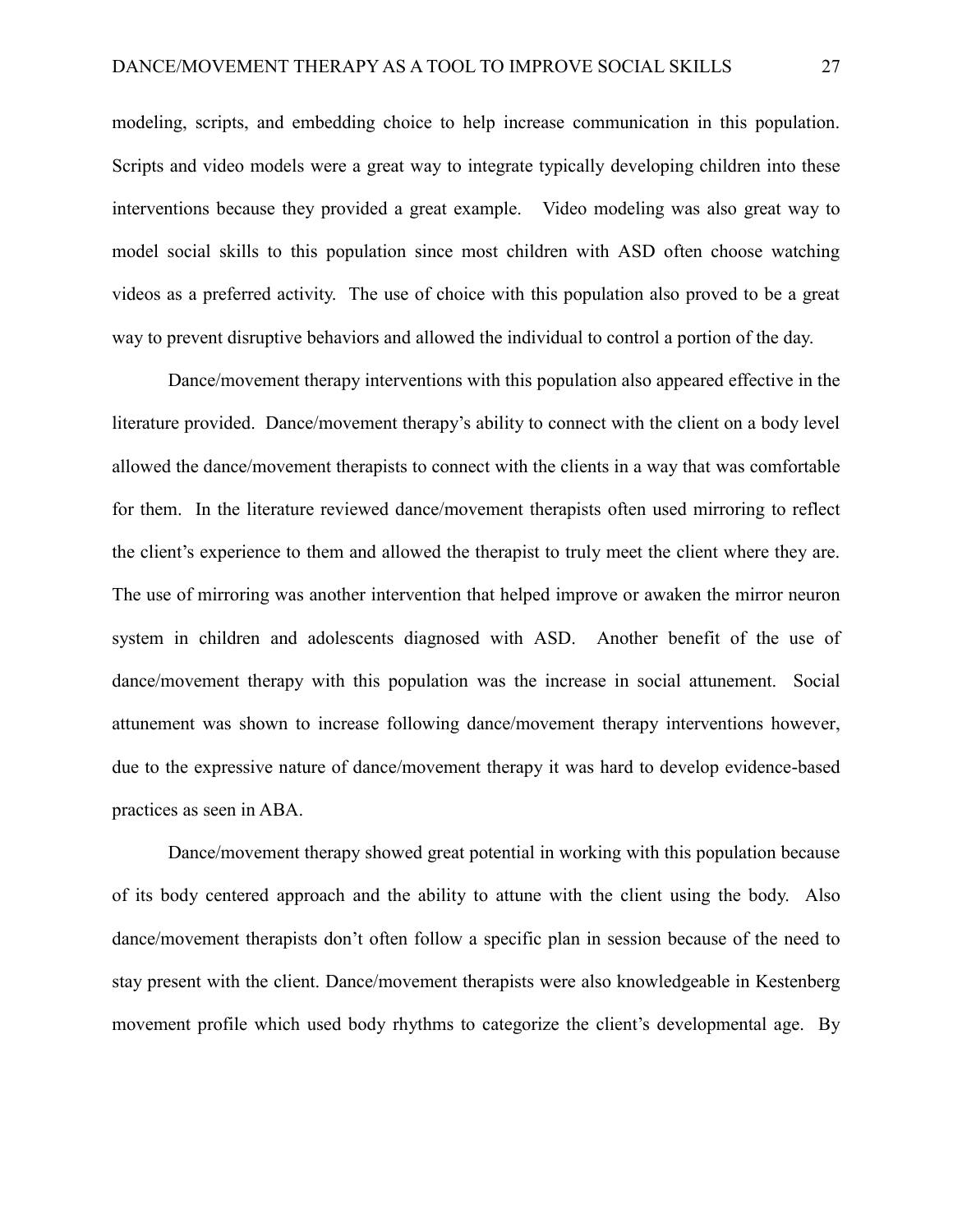implementing KMP the dance/movement therapist could individualize their interventions to the developmental needs of their clients.

Due to the expressive nature of dance/movement therapy a great deal of the literature was case studies and as a result, theoretical frameworks were developed. The case studies reviewed did vary in size, population and intervention but the embodied approach of DMT received positive responses. In most of the interventions, the authors found that after the dance/movement therapy intervention had been completed the child's ability to maintain eye contact, attune to others and engage in socially appropriate behaviors had improved. Since most of the current literature reviewed was case studies there was not much quantitative evidence supporting the use of dance/movement therapy as an evidence-based intervention. Further research should explore the effectiveness of the current theoretical frameworks and continue to develop quantitative/qualitative studies to provide information around the development of social skills as a result of DMT interventions with children diagnosed with ASD.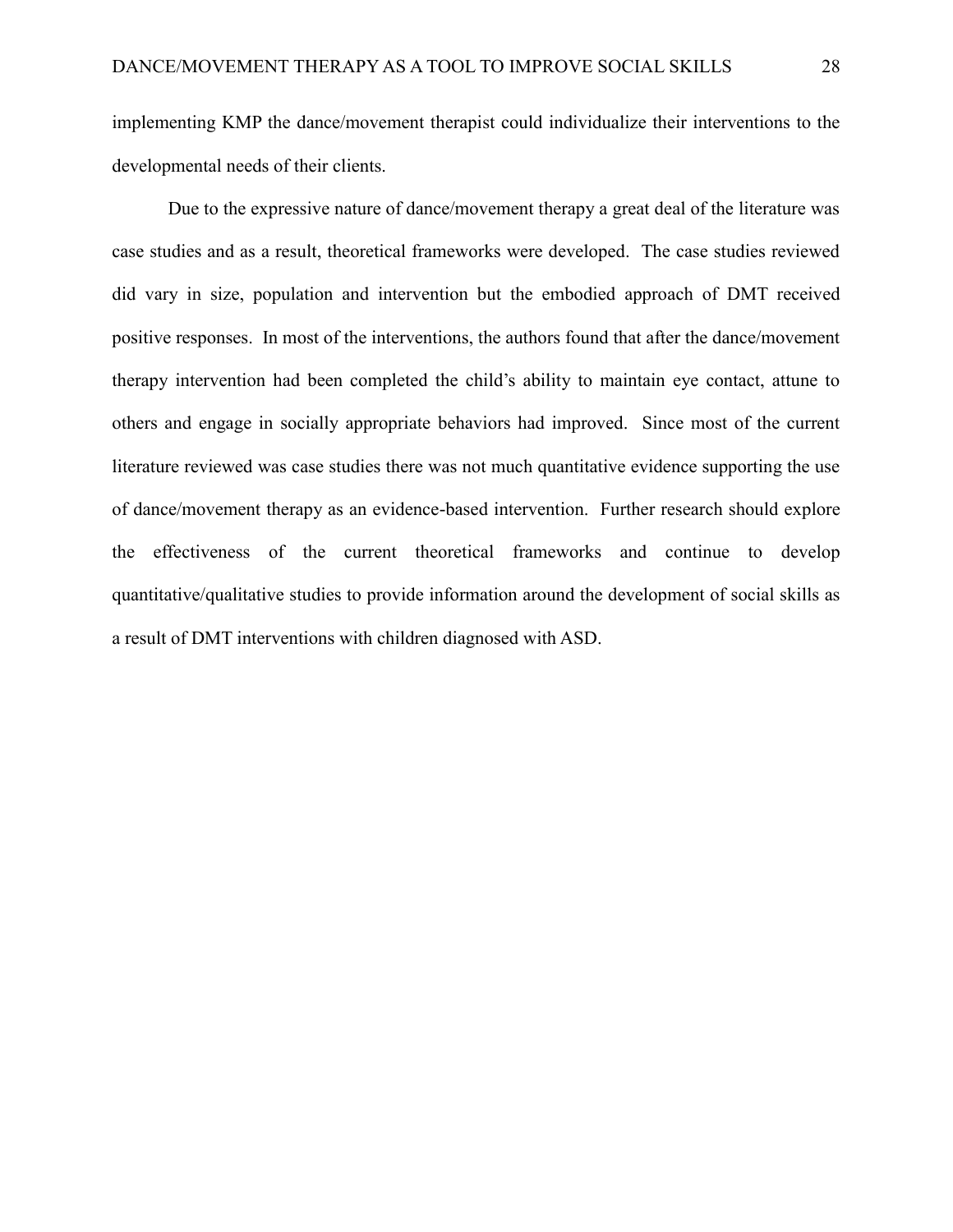#### References

- American Psychiatric Association. (2013). Diagnostic and statistical manual of mental disorders (5th ed.).
- Baio J, Wiggins L, Christensen DL, et al. Prevalence of Autism Spectrum Disorder Among Children Aged 8 Years — Autism and Developmental Disabilities Monitoring Network, 11 Sites, United States, 2014. MMWR Surveill Summ 2018;67(No. SS-6):1–23. DOI: http://dx.doi.org/10.15585/mmwr.ss6706a1
- Barnett, J. Hart (2018). Three Evidence-Based Strategies That Support Social Skills and Play among Young Children with Autism Spectrum Disorders. Early Childhood
- Center for Disease Control and Prevention. (2014). Data & Statistics on Autism Spectrum Disorder | CDC. Retrieved May 6, 2019, from https://www.cdc.gov/ncbddd/autism/data.html
- Deveraux, C. (2017). Educator perceptions of dance/movement therapy in the special education classroom. Body, Movement and Dance in Psychotherapy, 12(1), 50-65, <https://doi-org.ezproxyles.flor.org/10.1080/17432978.2016.1238011>
- Emck, C. (2014). Double trouble? Movement behaviour and psychiatric conditions in children: An opportunity for treatment and development. The Arts in Psychotherapy, 41, 214–222. <https://doi-org.ezproxyles.flo.org/10.1016/j.aip.2014.02.007>

Eren, B. (2015). The Use of Music Interventions to Improve Social Skills in Adolescents with Autism Spectrum Disorders in Integrated Group Music Therapy Sessions. Procedia - Social and Behavioral Sciences, 197, 207–213. [https://doi](https://doi-org.ezproxyles.flo.org/10.1016/j.sbspro.2015.07.125)[org.ezproxyles.flo.org/10.1016/j.sbspro.2015.07.125](https://doi-org.ezproxyles.flo.org/10.1016/j.sbspro.2015.07.125)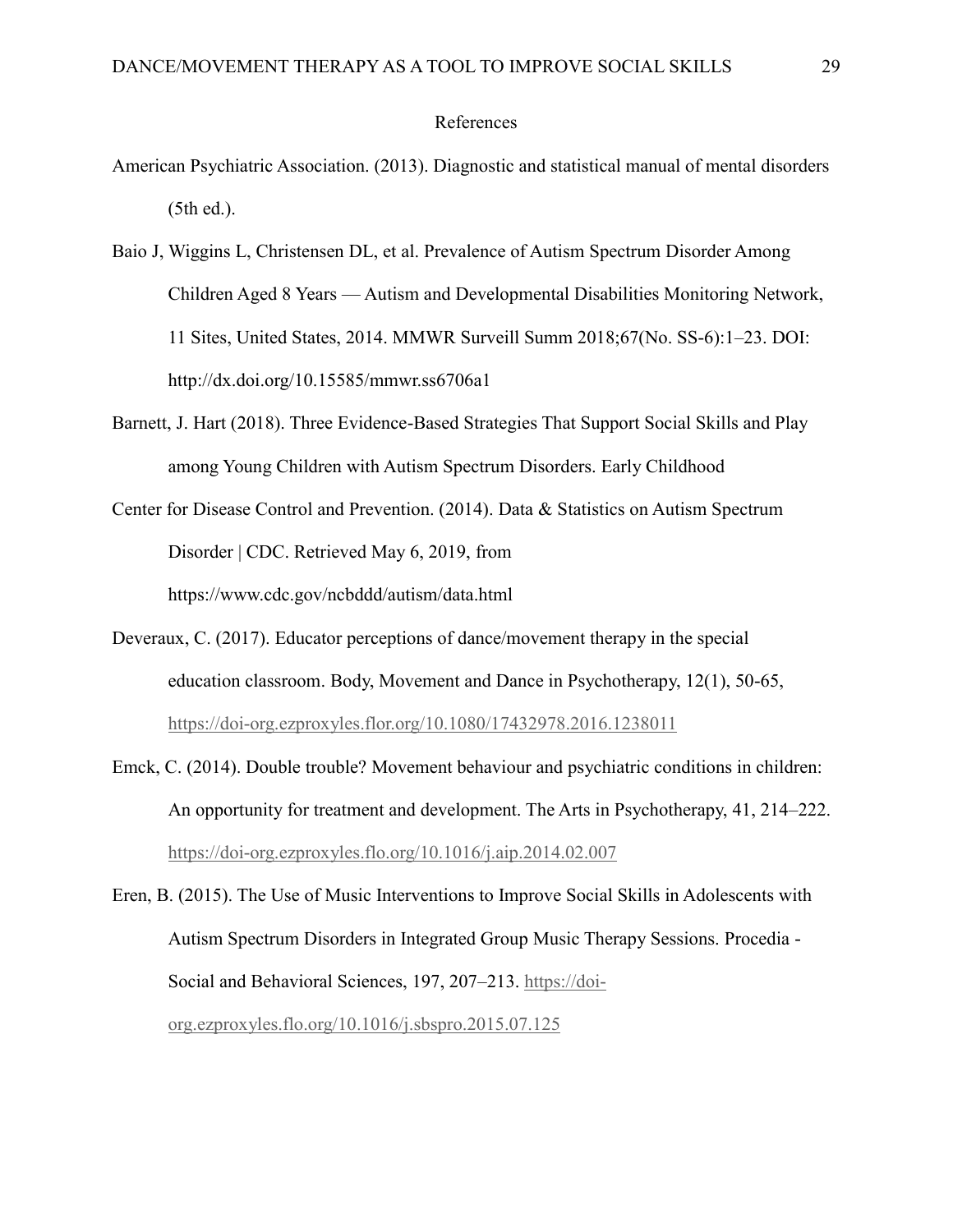Golubchik, P., Sever, J., Katz, N., Shoval, G., & Weizman, A. (2012). Handshaking as a measure of social responsiveness in patients with autistic spectrum disorder. Comprehensive Psychiatry, 53805-808. doi: 10.1016/j.comppsych.2012.01.004

Education Journal, 46(6), 665–672. Retrieved from

[http://ezproxyles.flo.org/login?url=https://search.ebscohost.com/login.aspx?direct=true&](http://ezproxyles.flo.org/login?url=https://search.ebscohost.com/login.aspx?direct=true&db=eric&AN=EJ1193006&site=eds-live&scope=site) [db=eric&AN=EJ1193006&site=eds-live&scope=site](http://ezproxyles.flo.org/login?url=https://search.ebscohost.com/login.aspx?direct=true&db=eric&AN=EJ1193006&site=eds-live&scope=site)

Hart, J. E. (2012). Navigating autism's swirling waters. The Phi Delta Kappan, 94(4), 24. Retrieved from [https://search-ebscohost](https://search-ebscohost-com.ezproxyles.flo.org/login.aspx?direct=true&db=edsjsr&AN=edsjsr.41763731&site=eds-live&scope=site)[com.ezproxyles.flo.org/login.aspx?direct=true&db=edsjsr&AN=edsjsr.41763731&site=e](https://search-ebscohost-com.ezproxyles.flo.org/login.aspx?direct=true&db=edsjsr&AN=edsjsr.41763731&site=eds-live&scope=site) [ds-live&scope=site](https://search-ebscohost-com.ezproxyles.flo.org/login.aspx?direct=true&db=edsjsr&AN=edsjsr.41763731&site=eds-live&scope=site)

Healy, O., & Lydon, S. (2013). Early intensive behavioural intervention in autism spectrum disorders. In M. Fitzgerald (Vol. Ed.), Recent advances in autism spectrum Disorder: Vol. 1, (pp. 567–597). INTECH Open Access Publisher. [Retrieved from] https://www.intechopen.com/books/recent-advances-in-autism-spectrumdisordersvolume-i.

Hildebrandt, M. K., Koch, S. C., & Fuchs, T. (2016). "We Dance and Find Each Other": Effects of Dance/Movement Therapy on Negative Symptoms in Autism Spectrum Disorder. Behavioral Sciences (2076-328X), 6(4), bs6040024. [https://doi](https://doi-org.ezproxyles.flo.org/10.3390/bs6040024)[org.ezproxyles.flo.org/10.3390/bs6040024](https://doi-org.ezproxyles.flo.org/10.3390/bs6040024)

Koch, S., & Bergmann, T. (2017). Hooked to Rhythm: rhythm and sound as a common base of music and movement / hooked to rhythm: transitions and common foundations of music and movement. Music Therapeutic Lookup, (4), 370. Retrieved from [https://search](https://search-ebscohost-com.ezproxyles.flo.org/login.aspx?direct=true&db=edsgao&AN=edsgcl.571837314&site=eds-live&scope=site)[ebscohost-](https://search-ebscohost-com.ezproxyles.flo.org/login.aspx?direct=true&db=edsgao&AN=edsgcl.571837314&site=eds-live&scope=site)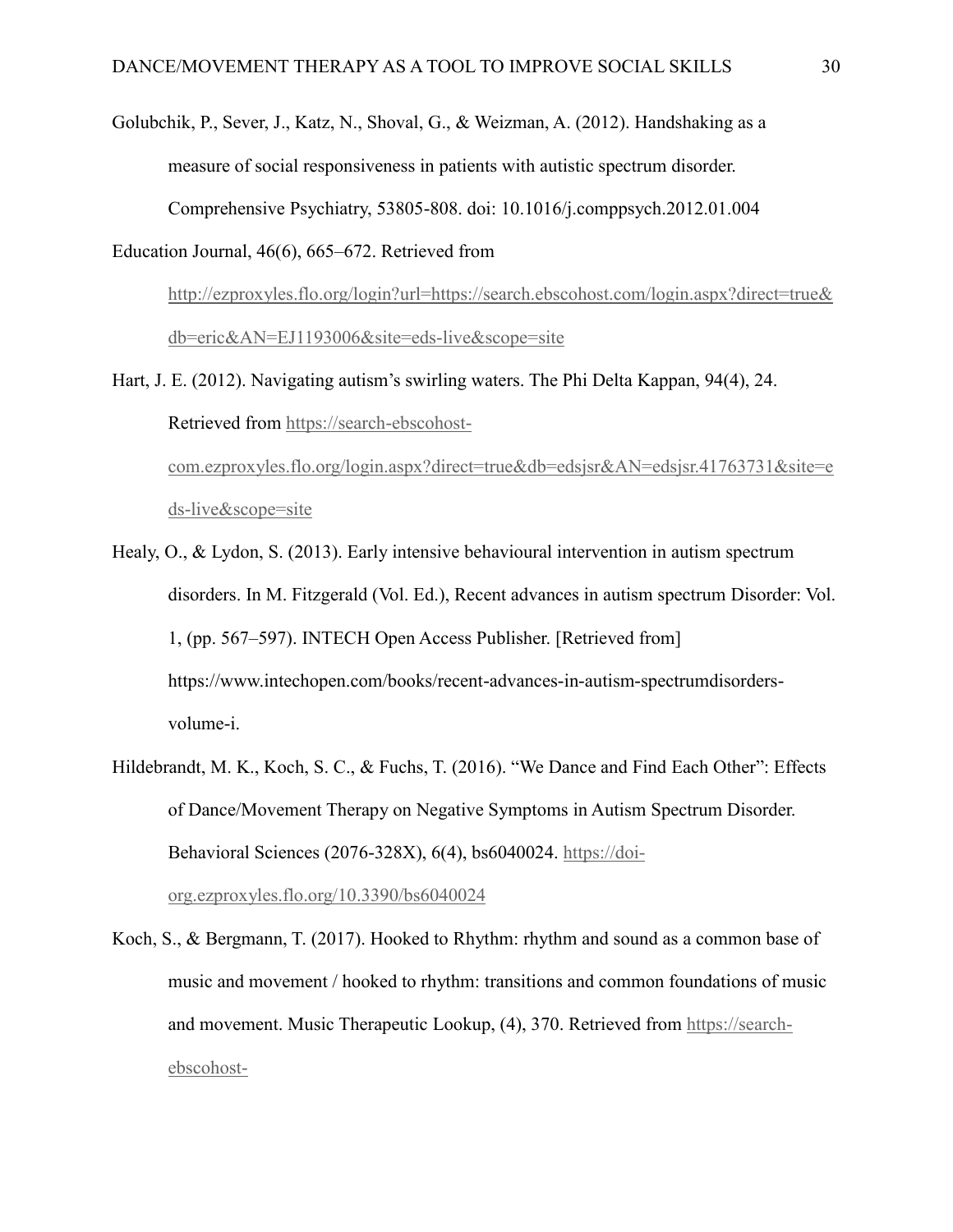[com.ezproxyles.flo.org/login.aspx?direct=true&db=edsgao&AN=edsgcl.571837314&site](https://search-ebscohost-com.ezproxyles.flo.org/login.aspx?direct=true&db=edsgao&AN=edsgcl.571837314&site=eds-live&scope=site) [=eds-live&scope=site](https://search-ebscohost-com.ezproxyles.flo.org/login.aspx?direct=true&db=edsgao&AN=edsgcl.571837314&site=eds-live&scope=site)

- La Roche, M. J., Bush, H. H., & D'Angelo, E. (2018). The assessment and treatment of autism spectrum disorder: A cultural examination. Practice Innovations, 3(2), 107–122. <https://doi-org.ezproxyles.flo.org/10.1037/pri0000067>
- Lee, K., Lambert, H., Wittich, W., Kehayia, E., & Park, M. (2016). The use of movement-based interventions with children diagnosed with autism for psychosocial outcomes—A scoping review. Research in Autism Spectrum Disorders, 24, 52–67. [https://doi](https://doi-org.ezproxyles.flo.org/10.1016/j.rasd.2015.12.011)[org.ezproxyles.flo.org/10.1016/j.rasd.2015.12.011](https://doi-org.ezproxyles.flo.org/10.1016/j.rasd.2015.12.011)
- Martin, M. (2014). Moving on the spectrum: Dance/movement therapy as a potential early intervention tool for children with Autism Spectrum Disorders. The Arts in Psychotherapy, 41, 545–553.<https://doi-org.ezproxyles.flo.org/10.1016/j.aip.2014.10.003>
- Makrygianni, M. K., Gena, A., Katoudi, S., & Galanis, P. (2018). The effectiveness of applied behavior analytic interventions for children with Autism Spectrum Disorder: A metaanalytic study. Research in Autism Spectrum Disorders, 51, 18–31. [https://doi](https://doi-org.ezproxyles.flo.org/10.1016/j.rasd.2018.03.006)[org.ezproxyles.flo.org/10.1016/j.rasd.2018.03.006](https://doi-org.ezproxyles.flo.org/10.1016/j.rasd.2018.03.006)
- Nelson, C., Paul, K., Johnston, S. S., & Kidder, J. E. (2017). Use of a Creative Dance Intervention Package to Increase Social Engagement and Play Complexity of Young Children with Autism Spectrum Disorder. Education and Training in Autism and Developmental Disabilities, 52(2), 170–185. Retrieved from [http://ezproxyles.flo.org/login?url=https://search.ebscohost.com/login.aspx?direct=true&](http://ezproxyles.flo.org/login?url=https://search.ebscohost.com/login.aspx?direct=true&db=eric&AN=EJ1150733&site=eds-live&scope=site) [db=eric&AN=EJ1150733&site=eds-live&scope=site](http://ezproxyles.flo.org/login?url=https://search.ebscohost.com/login.aspx?direct=true&db=eric&AN=EJ1150733&site=eds-live&scope=site)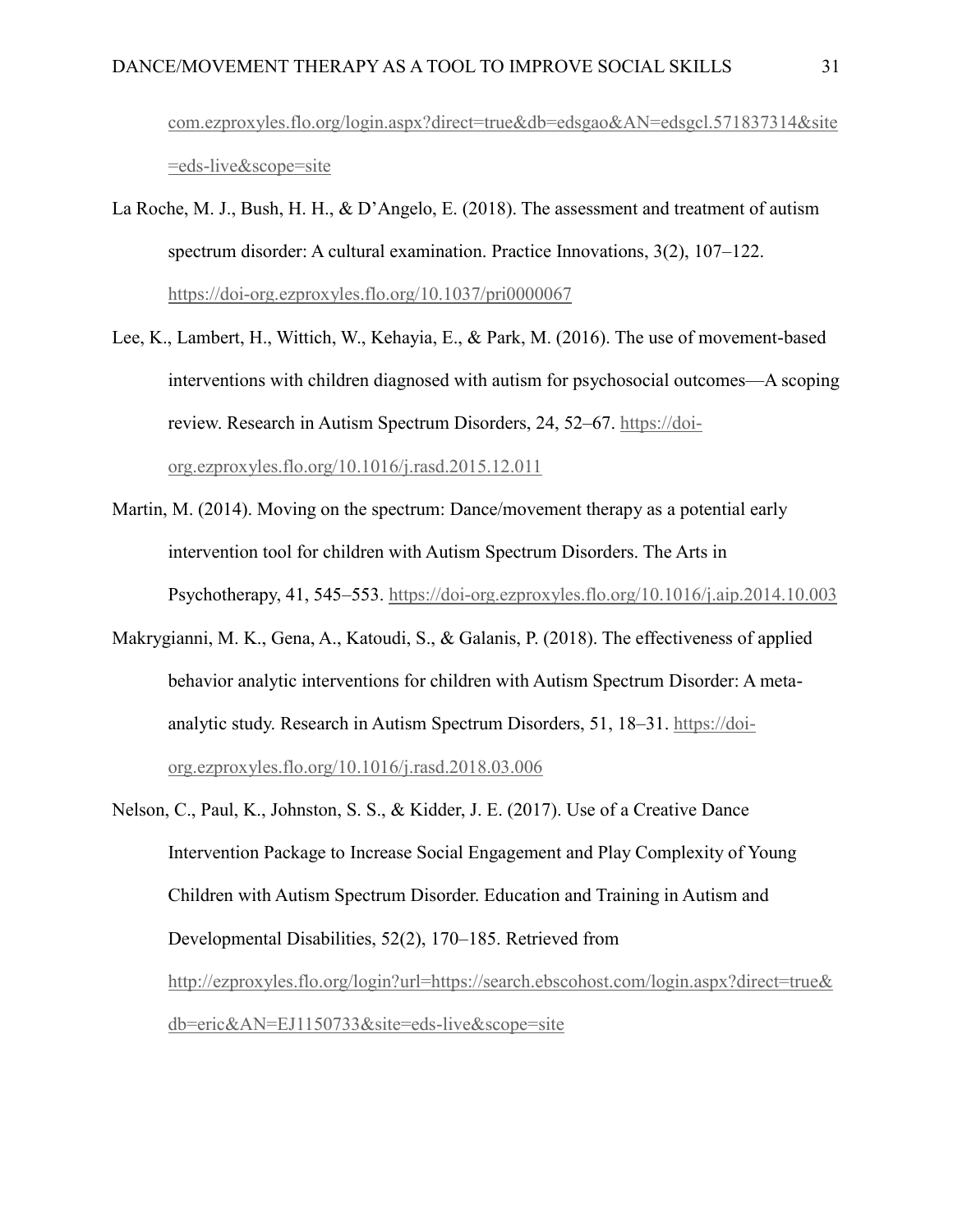- Qi, C. H., & Lin, Y. (2012). Quantitative Analysis of the Effects of Video Modeling on Social and Communication Skills for Children with Autism Spectrum Disorders. Procedia - Social And Behavioral Sciences, 46(4th WORLD CONFERENCE ON EDUCATIONAL SCIENCES (WCES-2012) 02-05 February 2012 Barcelona, Spain), 4518-4523. doi:10.1016/j.sbspro.2012.06.288
- Radhakrishna Shantha. (2010). Application of integrated yoga therapy to increase imitation skills in children with autism spectrum disorder. International Journal of Yoga, Vol 3, Iss 1, Pp 26-30 (2010), (1), 26. Retrieved from [http://ezproxyles.flo.org/login?url=https://search](http://ezproxyles.flo.org/login?url=https://search-ebscohost-com.ezproxyles.flo.org/login.aspx?direct=true&db=edsdoj&AN=edsdoj.9e248a8c320940dcacfc2d019d0598a2&site=eds-live&scope=site)[ebscohost-](http://ezproxyles.flo.org/login?url=https://search-ebscohost-com.ezproxyles.flo.org/login.aspx?direct=true&db=edsdoj&AN=edsdoj.9e248a8c320940dcacfc2d019d0598a2&site=eds-live&scope=site)

[com.ezproxyles.flo.org/login.aspx?direct=true&db=edsdoj&AN=edsdoj.9e248a8c320940](http://ezproxyles.flo.org/login?url=https://search-ebscohost-com.ezproxyles.flo.org/login.aspx?direct=true&db=edsdoj&AN=edsdoj.9e248a8c320940dcacfc2d019d0598a2&site=eds-live&scope=site) [dcacfc2d019d0598a2&site=eds-live&scope=site](http://ezproxyles.flo.org/login?url=https://search-ebscohost-com.ezproxyles.flo.org/login.aspx?direct=true&db=edsdoj&AN=edsdoj.9e248a8c320940dcacfc2d019d0598a2&site=eds-live&scope=site)

- Samaritter R., & Payne H. (2017). Through the Kinesthetic Lens: Observation of Social Attunement in Autism Spectrum Disorders. *Behavioral Sciences, Vol 7, Iss 1, p 14 (2017)*, (1), 14.<https://doi-org.ezproxyles.flo.org/10.3390/bs7010014>
- Scharoun, S., Reinders, N., Bryden, P., & Fletcher, P. (2014). Dance/Movement Therapy as an Intervention for Children with Autism Spectrum Disorders. American Journal of Dance Therapy, 36(2), 209. Retrieved from

[http://ezproxyles.flo.org/login?url=https://search.ebscohost.com/login.aspx?direct=true&](http://ezproxyles.flo.org/login?url=https://search.ebscohost.com/login.aspx?direct=true&db=edb&AN=99638202&site=eds-live&scope=site) [db=edb&AN=99638202&site=eds-live&scope=site](http://ezproxyles.flo.org/login?url=https://search.ebscohost.com/login.aspx?direct=true&db=edb&AN=99638202&site=eds-live&scope=site)

Virues-Ortega, J. (2010). Applied behavior analytic intervention for autism in early childhood: Meta-analysis, meta-regression and dose-response meta-analysis of multiple outcomes. Clinical Psychology Review, 30, 387–399. http://dx.doi.org/10.1016/j.cpr.2010.01.008.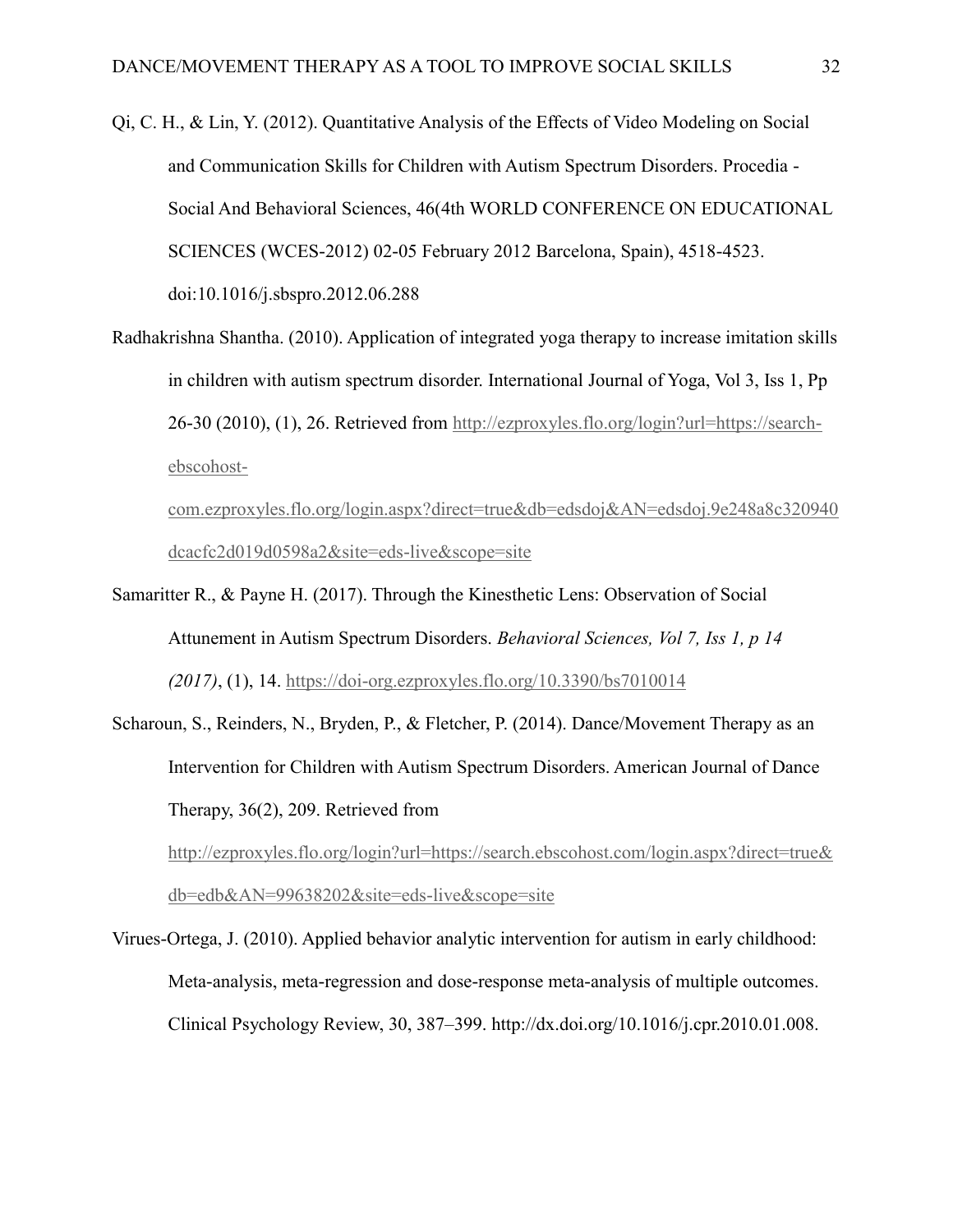### Welling, A. (2014, November 8). What is Dance/Movement Therapy? Retrieved from

<https://adta.org/2014/11/08/what-is-dancemovement-therapy/>